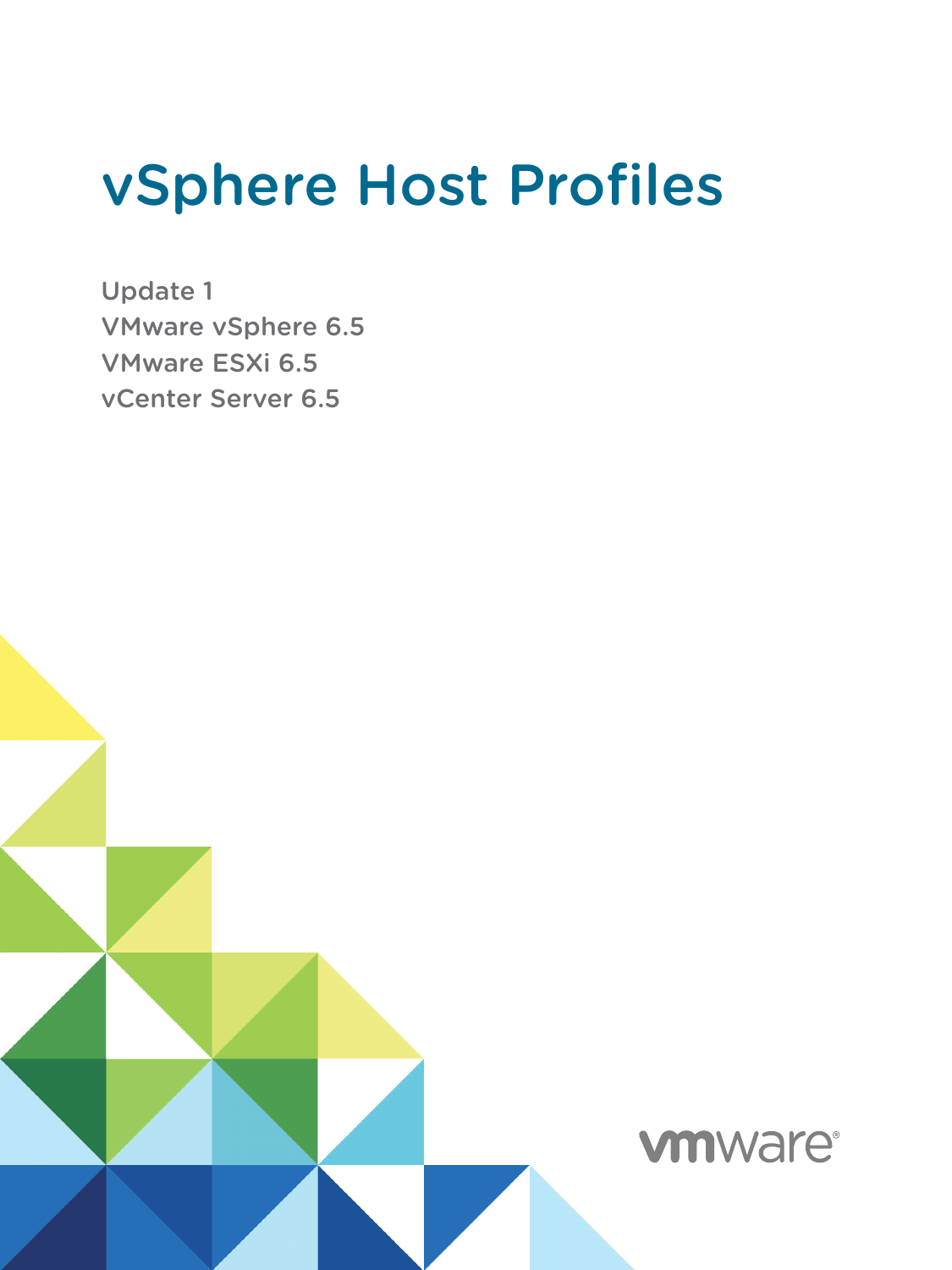You can find the most up-to-date technical documentation on the VMware website at:

<https://docs.vmware.com/>

If you have comments about this documentation, submit your feedback to

[docfeedback@vmware.com](mailto:docfeedback@vmware.com)

**VMware, Inc.** 3401 Hillview Ave. Palo Alto, CA 94304 www.vmware.com

Copyright <sup>©</sup> 2009–2018 VMware, Inc. All rights reserved. [Copyright and trademark information](http://pubs.vmware.com/copyright-trademark.html).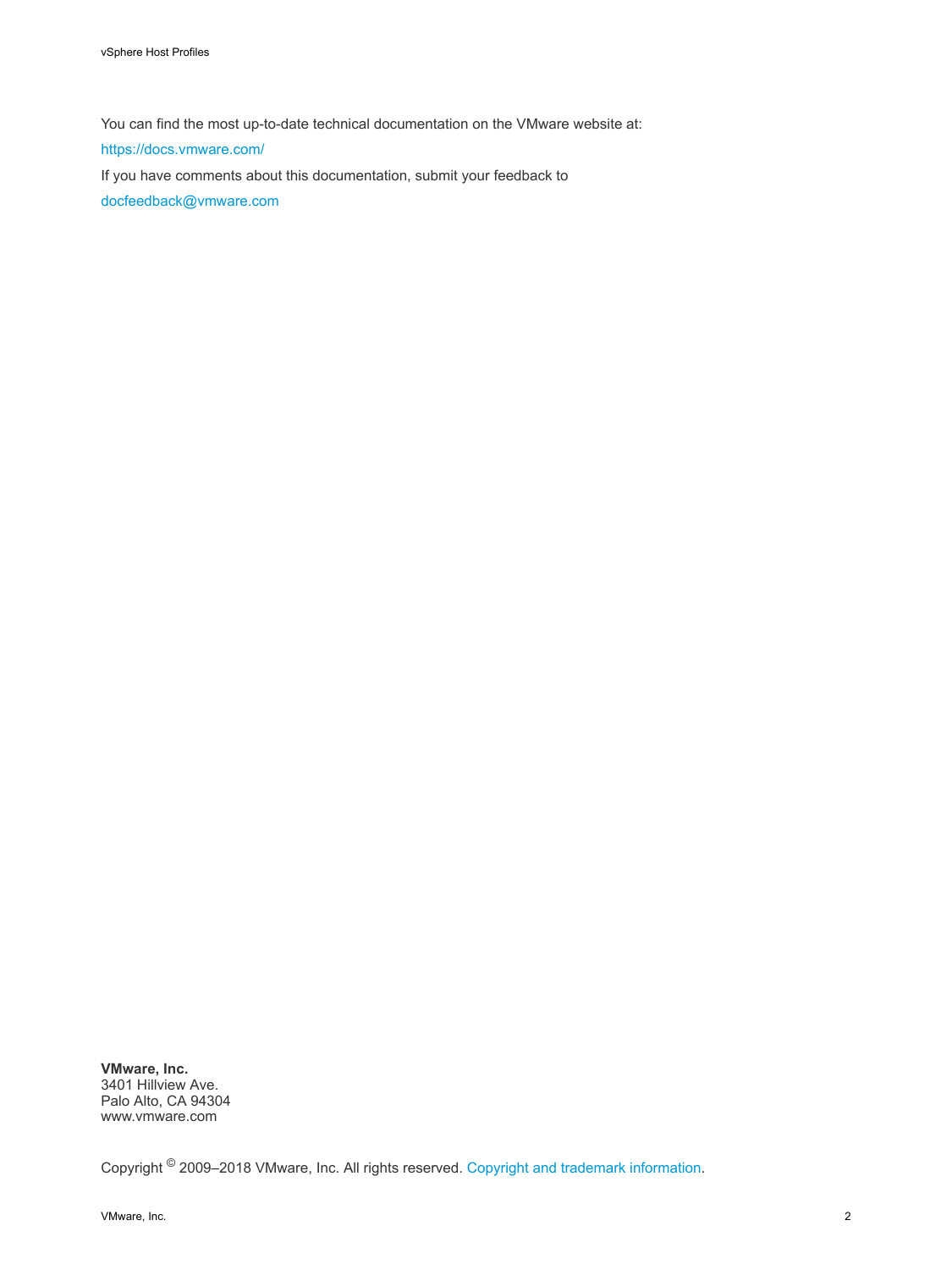## **Contents**

## About vSphere<sup>®</sup> [Host Profiles 4](#page-3-0)

[Updated Information 5](#page-4-0)

**1** [Introduction To vSphere Host Profiles 6](#page-5-0) Ho[st Profiles Usage Model 6](#page-5-0) Ref[erence Host Independence 7](#page-6-0)

## **2** [Using Host Profiles 8](#page-7-0)

Ac[cess Host Profiles 8](#page-7-0) Cre[ate a Host Profile 9](#page-8-0) Att[ach Entities to a Host Profile 9](#page-8-0) Det[ach Entities from a Host Profile 10](#page-9-0) Ch[eck Compliance in the vSphere Web Client 10](#page-9-0) Re[mediate a Host 11](#page-10-0) Edi[t a Host Profile 12](#page-11-0) Du[plicate a Host Profile in the vSphere Web Client 16](#page-15-0) Co[py Settings from Host 17](#page-16-0) Ho[st Profiles and vSphere Auto Deploy 17](#page-16-0) Im[port a Host Profile 18](#page-17-0) Ex[port a Host Profile 18](#page-17-0) Co[py Settings to Host Profile 19](#page-18-0)

## **3** [Configuring Host Profiles 20](#page-19-0)

Ho[st Customization 20](#page-19-0) Co[mpliance failures with Storage Host Profiles 25](#page-24-0) Co[nfigure Security Host Profile 26](#page-25-0) Set [Up Host Profiles for Static IP Addresses in the vSphere Web Client 27](#page-26-0)

## **4** [Troubleshooting Host Profiles 29](#page-28-0)

Ho[st Customization Data Is Missing 29](#page-28-0) Ref[erence Host is Unavailable 30](#page-29-0) Edi[t Settings for Host Profiles is Failing 30](#page-29-0) Ho[st Profile without NFS Datastore 31](#page-30-0)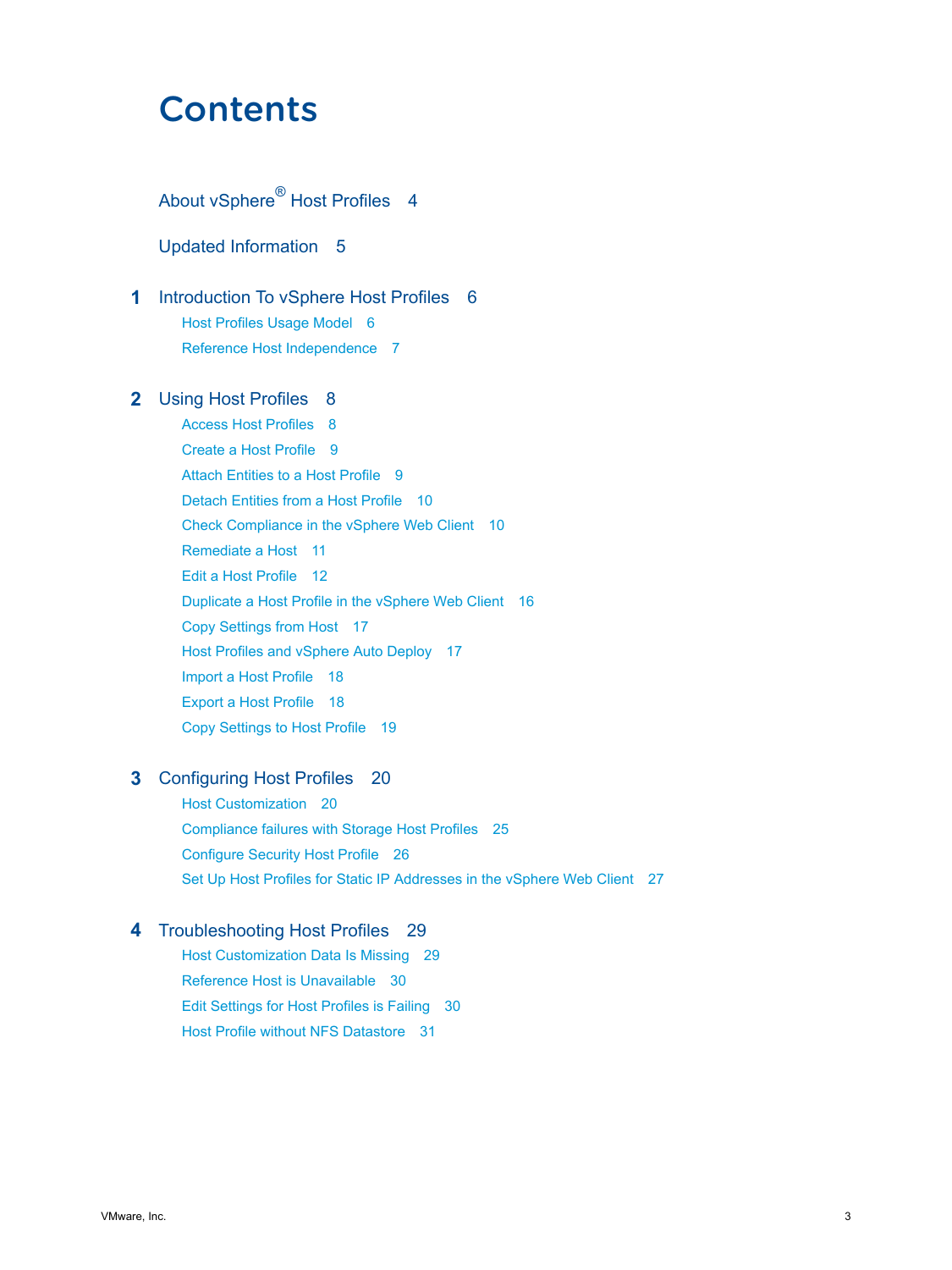# <span id="page-3-0"></span>About vSphere® Host Profiles

The *vSphere Host Profiles* documentation provides information about managing Host Profiles.

The *vSphere Host Profiles* documentation describes how to manage and configure Host Profiles in the vSphere Web Client.

## Intended Audience

The *vSphere Host Profiles* documentation is intended for administrators who are familiar with vSphere host configuration.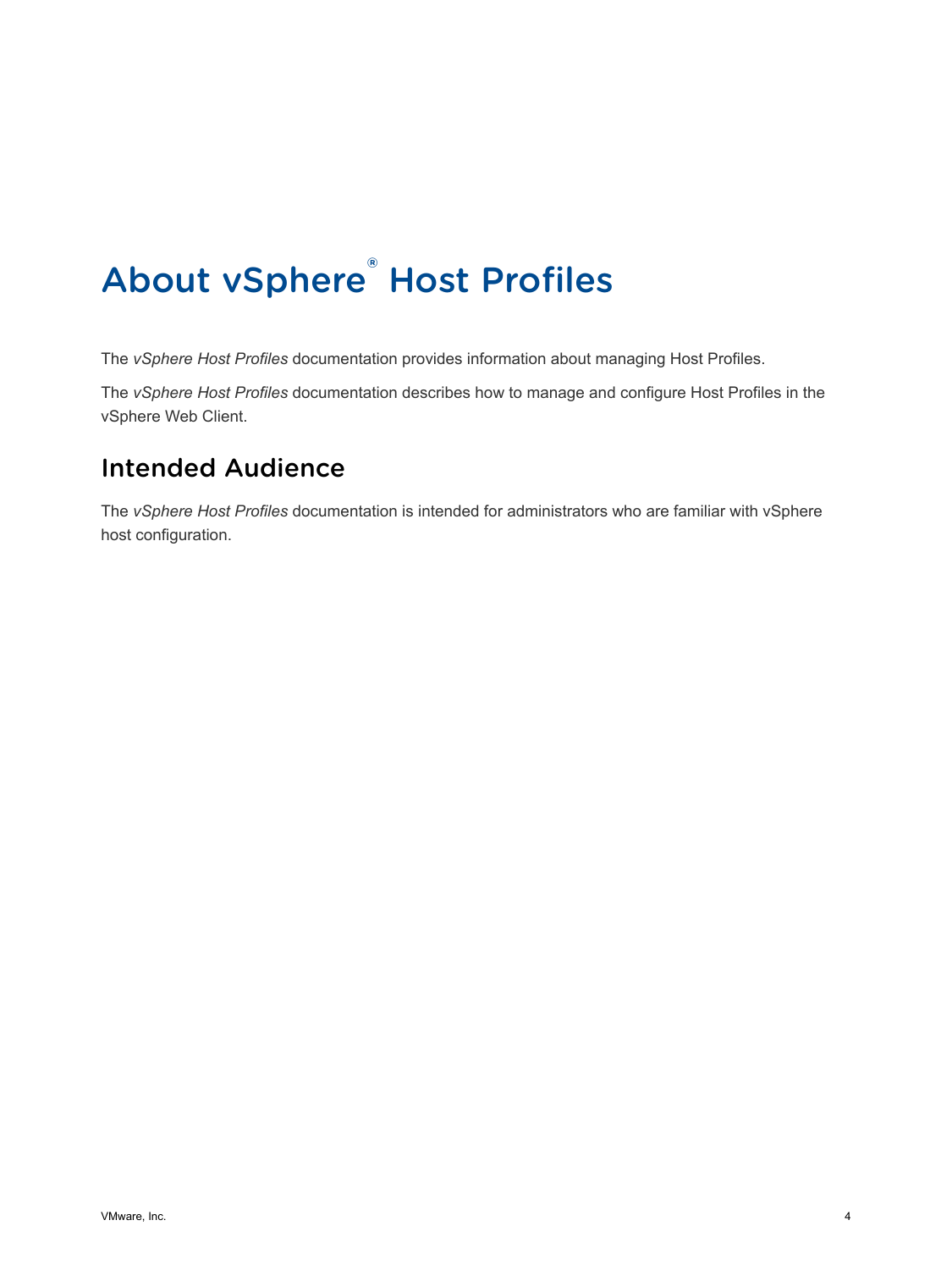## <span id="page-4-0"></span>Updated Information

This is updated with each release of the product or when necessary. This table provides the update history of the *vSphere Host Profiles*.

| <b>Revision</b>               | <b>Description</b>                                       |
|-------------------------------|----------------------------------------------------------|
| 12 FEB 2018                   | Minor changes.                                           |
| 04 OCT 2017                   | Added a Chapter 4 Troubleshooting Host Profiles section. |
| EN-002643-00 Initial release. |                                                          |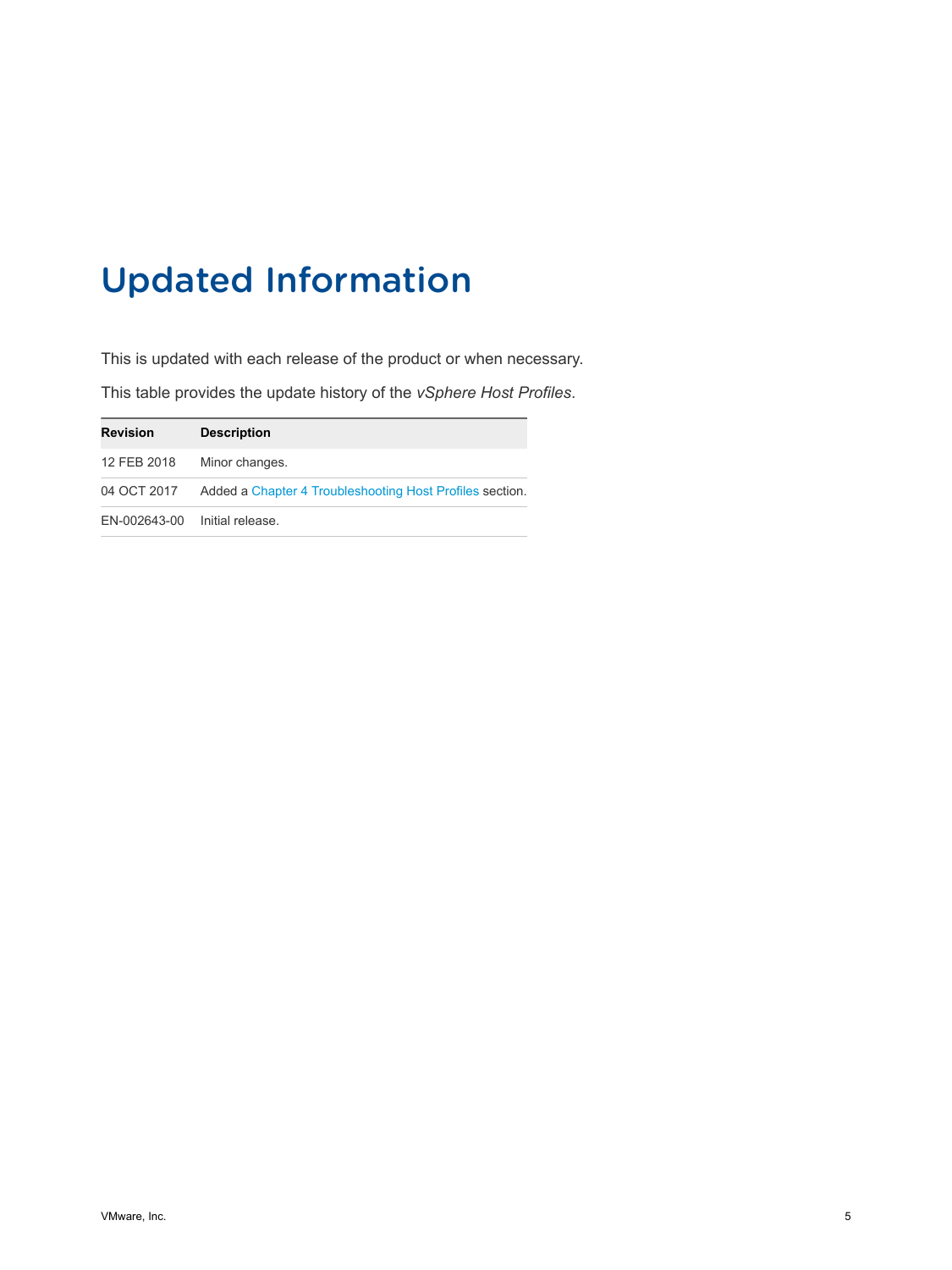# <span id="page-5-0"></span>Introduction To vSphere Host<br>Profiles

The Host Profiles feature creates a profile that encapsulates the host configuration and helps to manage the host configuration, especially in environments where an administrator manages multiple hosts or clusters in vCenter Server.

Host Profiles provide an automated and centrally managed mechanism for host configuration and configuration compliance. Host Profiles can improve efficiency by reducing reliance upon repetitive, manual tasks. Host Profiles capture the configuration of a pre-configured and validated reference host, store the configuration as a managed object and use the catalog of parameters contained within to configure networking, storage, security, and other host-level parameters. Host Profiles can be applied to individual hosts, a cluster, or all the hosts and clusters associated to a host profile. Applying a Host Profile to a cluster affects all hosts in the cluster and result in a consistent configuration across the applied hosts.

Host Profiles can be used to validate the configuration of a host by checking compliance of a host or cluster against the Host Profile that is associated with that host or cluster.

**Note** Not all functionality in the vSphere Web Client has been implemented for the vSphere Client in the vSphere 6.5 release. For an up-to-date list of unsupported functionality, see *Functionality Updates for the vSphere Client Guide* at [http://www.vmware.com/info?id=1413.](http://www.vmware.com/info?id=1413)

This chapter includes the following topics:

- **Host Profiles Usage Model**
- [Reference Host Independence](#page-6-0)

## Host Profiles Usage Model

The Host Profiles workflow starts with the concept of a reference host. The configuration of the reference host, which is extracted as a host profile, serves as a configuration template for configuring other hosts. The reference host does not have to be related or associated with the host profile extracted from it.

Before you begin, ensure that you have an existing vSphere environment installation with at least one properly and completely configured ESXi host.

The sequence required to create a host profile from a reference host, apply the host profile to a host or cluster and check compliance against the host profile is as follows:

1 Set up and configure the reference host.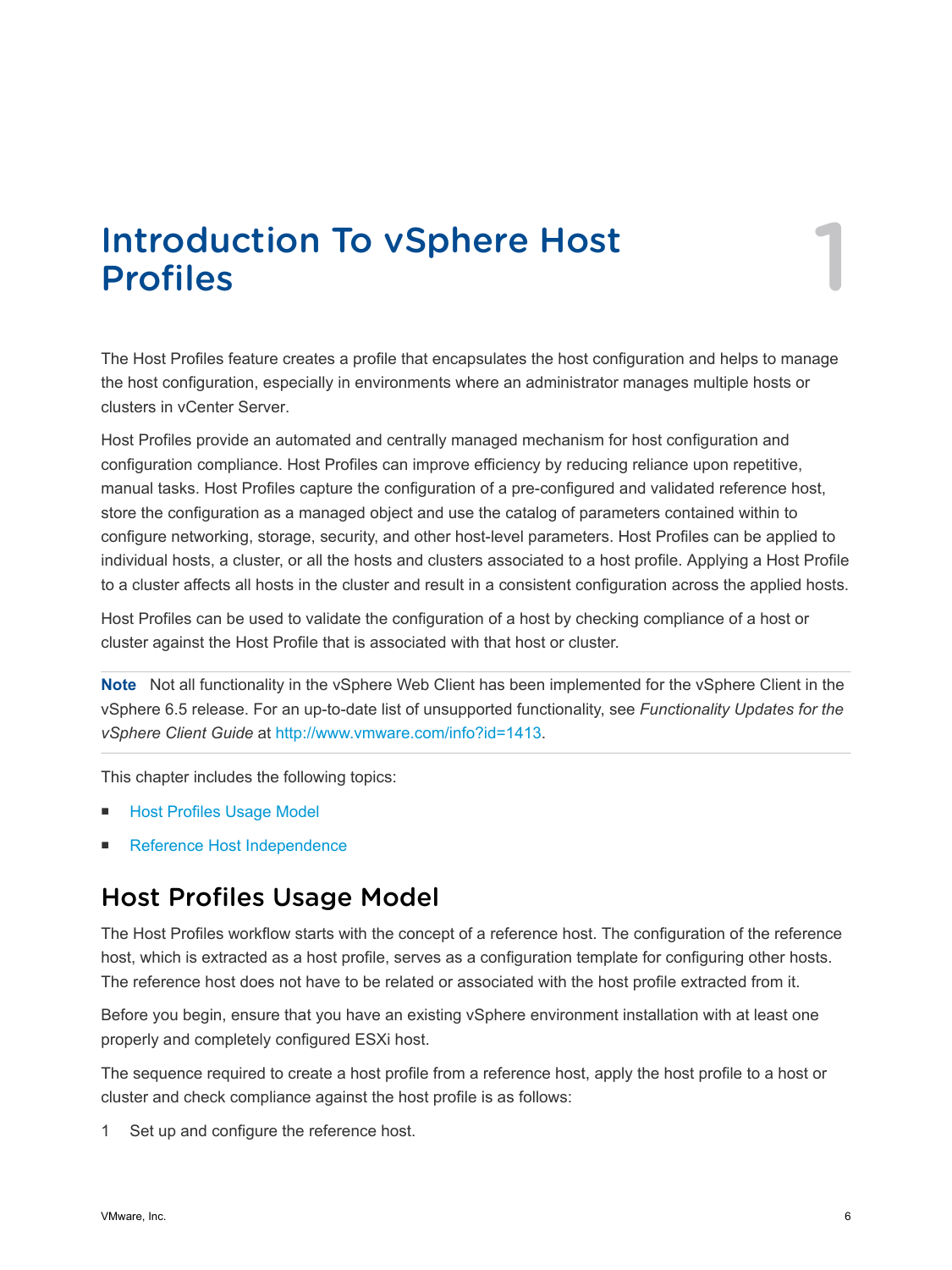- <span id="page-6-0"></span>2 Create a host profile from the reference host.
- 3 Attach hosts or clusters to the host profile.
- 4 Check the compliance to the host profile. If all hosts are compliant with the reference host, they are correctly configured.
- 5 Apply (remediate).

As a licensed feature of vSphere, Host Profiles are only available when the appropriate licensing is in place. If you see errors, ensure that you have the appropriate vSphere licensing for your hosts.

If you want the Host Profile to use directory services for authentication, the reference host needs to be configured to use a directory service. See the *vSphere Security* documentation.

## vSphere Auto Deploy

For hosts provisioned with vSphere Auto Deploy, vSphere Web Client owns the entire host configuration, which is captured in a Host Profile. Usually, the Host Profile information is sufficient to store all configuration information. Sometimes the user is prompted for input when the host provisioned with Auto Deploy boots. See the *vSphere Installation and Setup* documentation for more information on Auto Deploy.

## Reference Host Independence

A dedicated reference host is not required to be available to perform host profile tasks.

When you create a host profile, you extract the configuration information from a specified ESXi reference host. In previous releases, vSphere required that the reference host was available for certain Host Profiles tasks, such as editing, importing, and exporting. From vSphere 6.0 and later, a dedicated reference host is no longer required to be available to perform these tasks.

For host profile tasks that require a reference host, an ESXi host that is compatible to the host profile is assigned as the role of reference host.

Sometimes, a compatible host is not available to validate the host profile during these tasks. If you made small changes to the host profile that do not require validation, you can choose to skip the validation. If you choose to skip the host validation, a warning displays indicating that no valid reference host is associated with the profile. You can then proceed and complete the task.

Due to the introduction of this feature, users can no longer edit or change the reference host from the vSphere Web Client. The reference host selection occurs at runtime, without notifying users, in the vCenter Server for on-going tasks.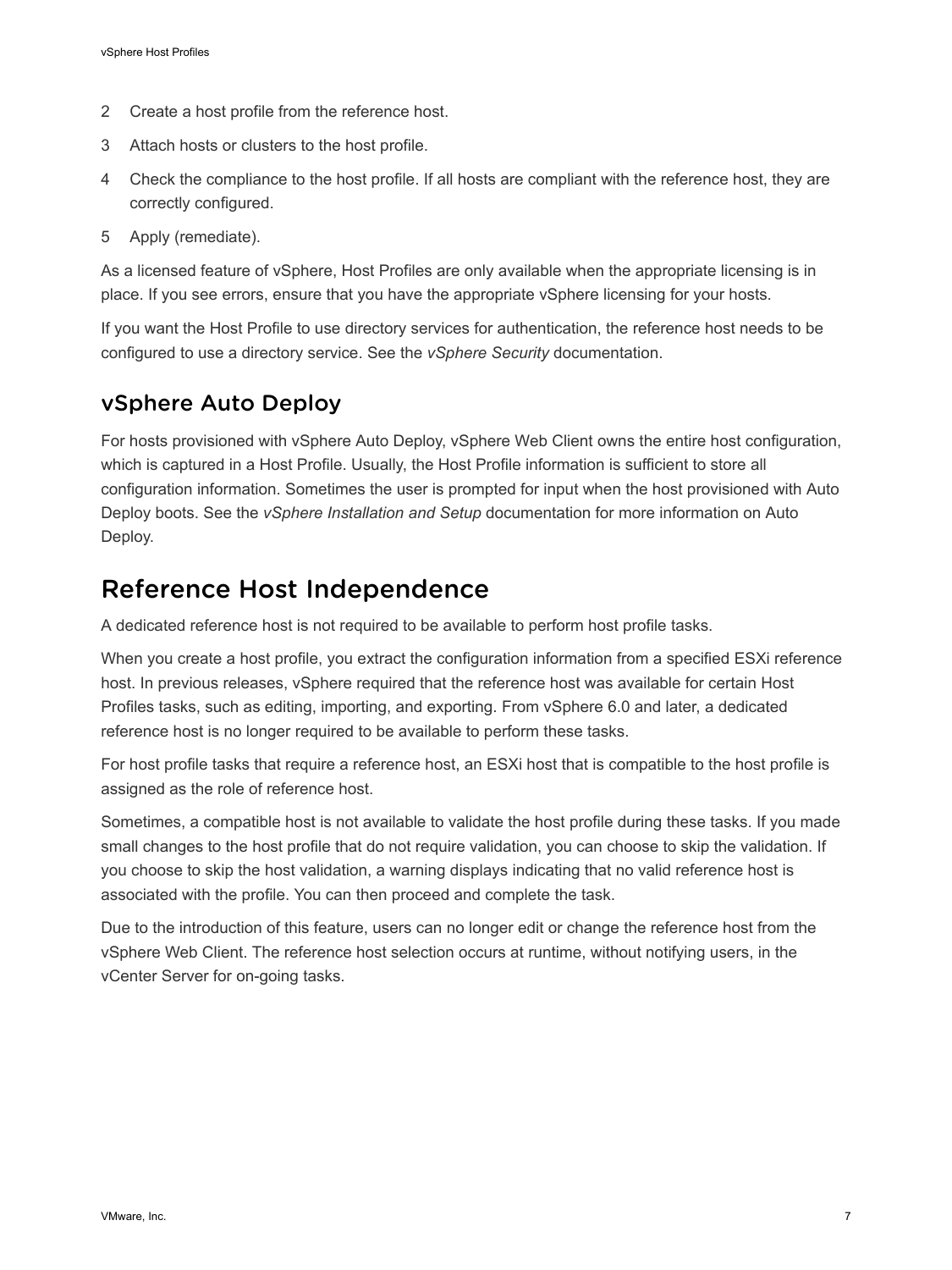# <span id="page-7-0"></span>Using Host Profiles

This section describes how to perform some of the basic tasks for Host Profiles.

This chapter includes the following topics:

- Access Host Profiles
- [Create a Host Profile](#page-8-0)
- [Attach Entities to a Host Profile](#page-8-0)
- [Detach Entities from a Host Profile](#page-9-0)
- [Check Compliance in the vSphere Web Client](#page-9-0)
- [Remediate a Host](#page-10-0)
- [Edit a Host Profile](#page-11-0)
- [Duplicate a Host Profile in the vSphere Web Client](#page-15-0)
- [Copy Settings from Host](#page-16-0)
- [Host Profiles and vSphere Auto Deploy](#page-16-0)
- [Import a Host Profile](#page-17-0)
- [Export a Host Profile](#page-17-0)
- [Copy Settings to Host Profile](#page-18-0)

## Access Host Profiles

The Host Profiles main view lists all available profiles. Administrators can also use the Host Profiles main view to perform operations on host profiles and configure them.

#### Procedure

- **1** From the vSphere Web Client Home, click **Policies and Profiles**.
- **2** Select **Host Profiles**.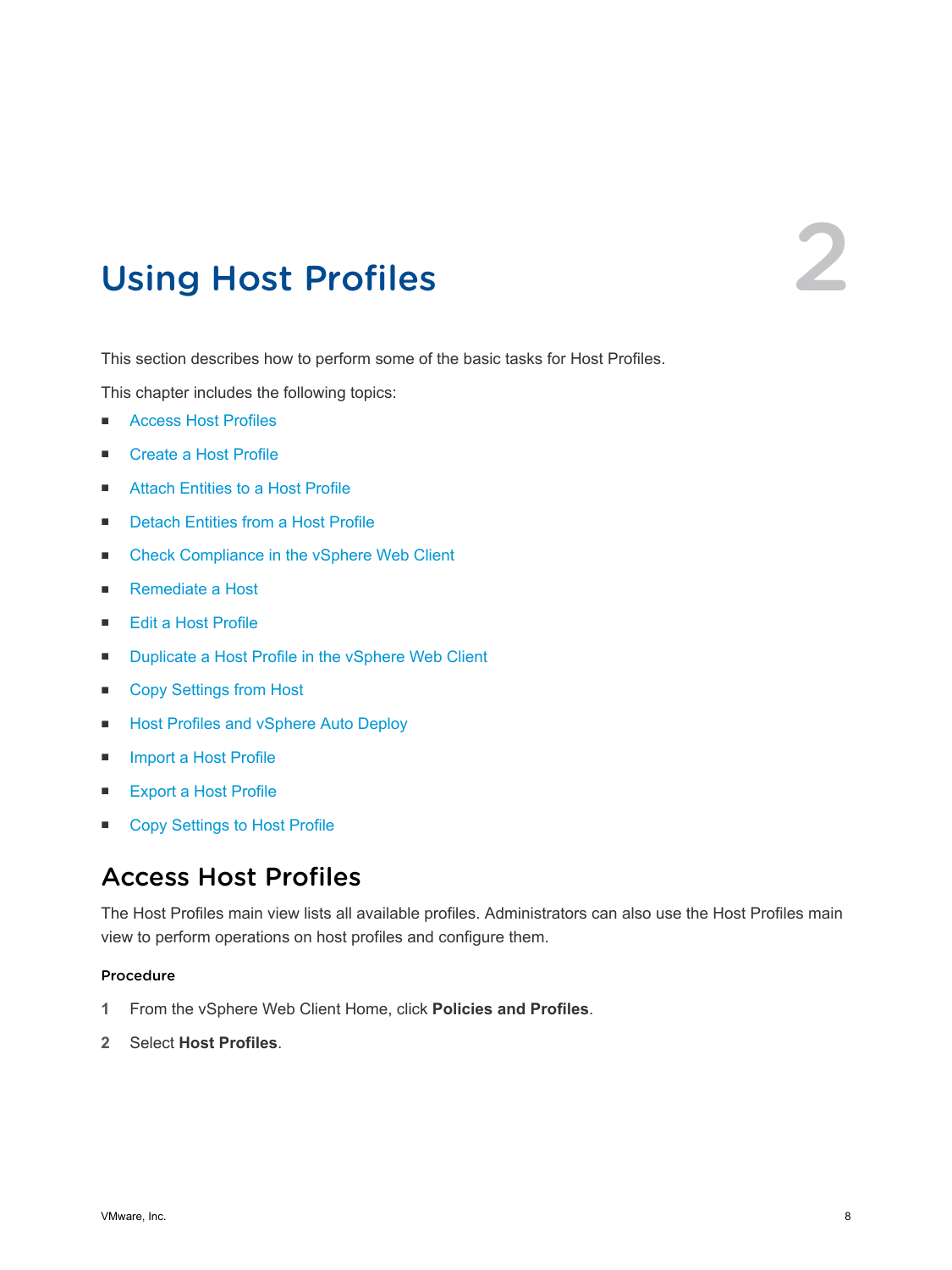## <span id="page-8-0"></span>Create a Host Profile

You create a host profile by extracting the designated reference host configuration.

**Note** You can also extract a host profile by right-clicking the specific host and select **Host Profiles** > **Extract Host Profile**.

#### Prerequisites

Verify that you have a working vSphere installation and at least one completely and properly configured host that acts as the reference host.

#### Procedure

- **1** Navigate to the **Host Profiles** view.
- **2** Click the **Extract Profile from a Host** icon  $($   $\textbf{+}$   $)$ .
- **3** Select the host that acts as the reference host and click **Next**.

The selected host must be a valid host.

- **4** Enter the name and description for the new profile, and click **Next**.
- **5** Review the summary information for the new profile and click **Finish**.

The new profile appears in the profile list.

**Note** Host profiles do not capture offline or nonpresent devices. Any changes made to offline devices after extracting a host profile do not make a difference to the compliance check results.

## Attach Entities to a Host Profile

After creating a host profile from a reference host, you attach the host or cluster to the host profile.

**Note** You can also attach a host profile by right-clicking the specific host and select **Host Profiles** > **Attach Host Profile**.

#### Procedure

- **1** From the **Host Profiles** main view, select the host profile to be applied to the host or cluster.
- **2** Click **Attach/Detach a host profile to hosts and clusters**.
- **3** Select the host or cluster from the expanded list and click **Attach**.

The host or cluster is added to the Attached Entities list.

**4** (Optional) Click **Attach All** to attach all listed hosts and clusters to the profile.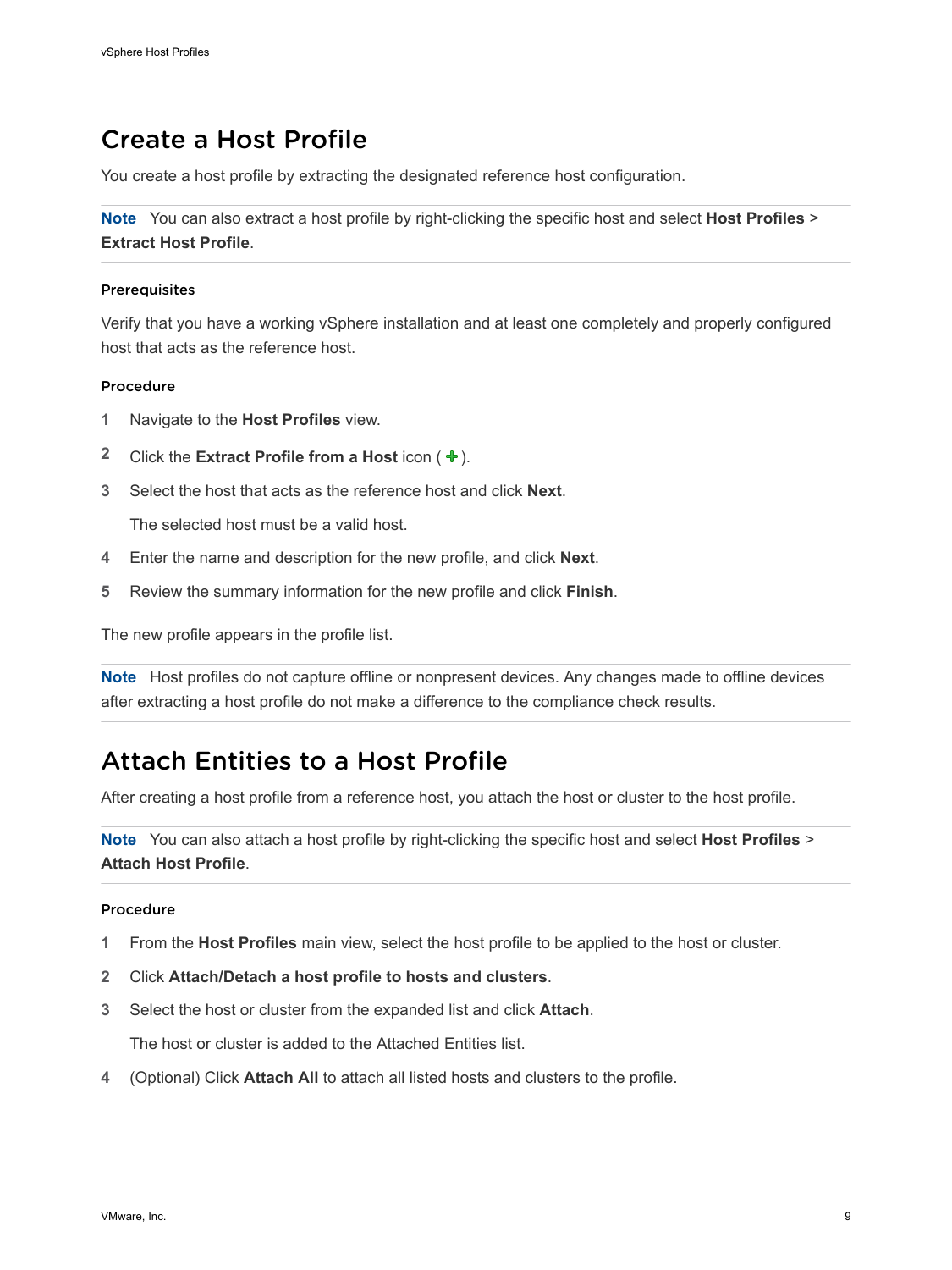<span id="page-9-0"></span>**5** If you enable **Skip Host Customization** you will not need to customize hosts during this process.

If you skip host customizations during this process, you should edit or import host customizations before you remediate the host profile

- **6** Click **Next**.
- **7** (Optional) You can update or change the user input parameters for the Host Profiles policies by customizing the host. You will not see this step if you enabled **Skip Host Customization**.

See [Host Profiles and vSphere Auto Deploy](#page-16-0).

**8** Click **Finish** to complete attaching the host or cluster to the profile.

## Detach Entities from a Host Profile

To disassociate a configuration from an ESXi host or an entire cluster, that host or cluster must be detached from the host profile.

When a host profile is attached to a cluster, the host or hosts within that cluster are also attached to the host profile. However, when the host profile is detached from the entire cluster, there is no association between the host or hosts within the cluster and that host profile.

Detaching a host profile from an ESXi host or a cluster does not delete that host profile. You can delete the host profile after detaching it from all the entities it is associated with.

**Note** You can also detach a host profile by right-clicking the specific host and select **Host Profiles** > **Detach Host Profile**.

### Procedure

- **1** From **Host Profiles** main view, select the host profile to be detached from the entire cluster or individual hosts.
- **2** Click **Attach/Detach a host profile to hosts and clusters** .
- **3** Select a host or a cluster from the expanded list in the right pane and click **Detach**.

The host or cluster is moved to the left pane list.

- **4** (Optional) Click **Detach All** to detach all listed hosts and clusters from the profile.
- **5** Click **Next**.
- **6** Click **Finish** to detach the host or cluster from the host profile.

## Check Compliance in the vSphere Web Client

You can confirm the compliance of a host or cluster to its attached Host Profile and determine which, if any, configuration parameters on a host are different from those specified in the Host Profile.

#### Procedure

**1** Navigate to a host profile.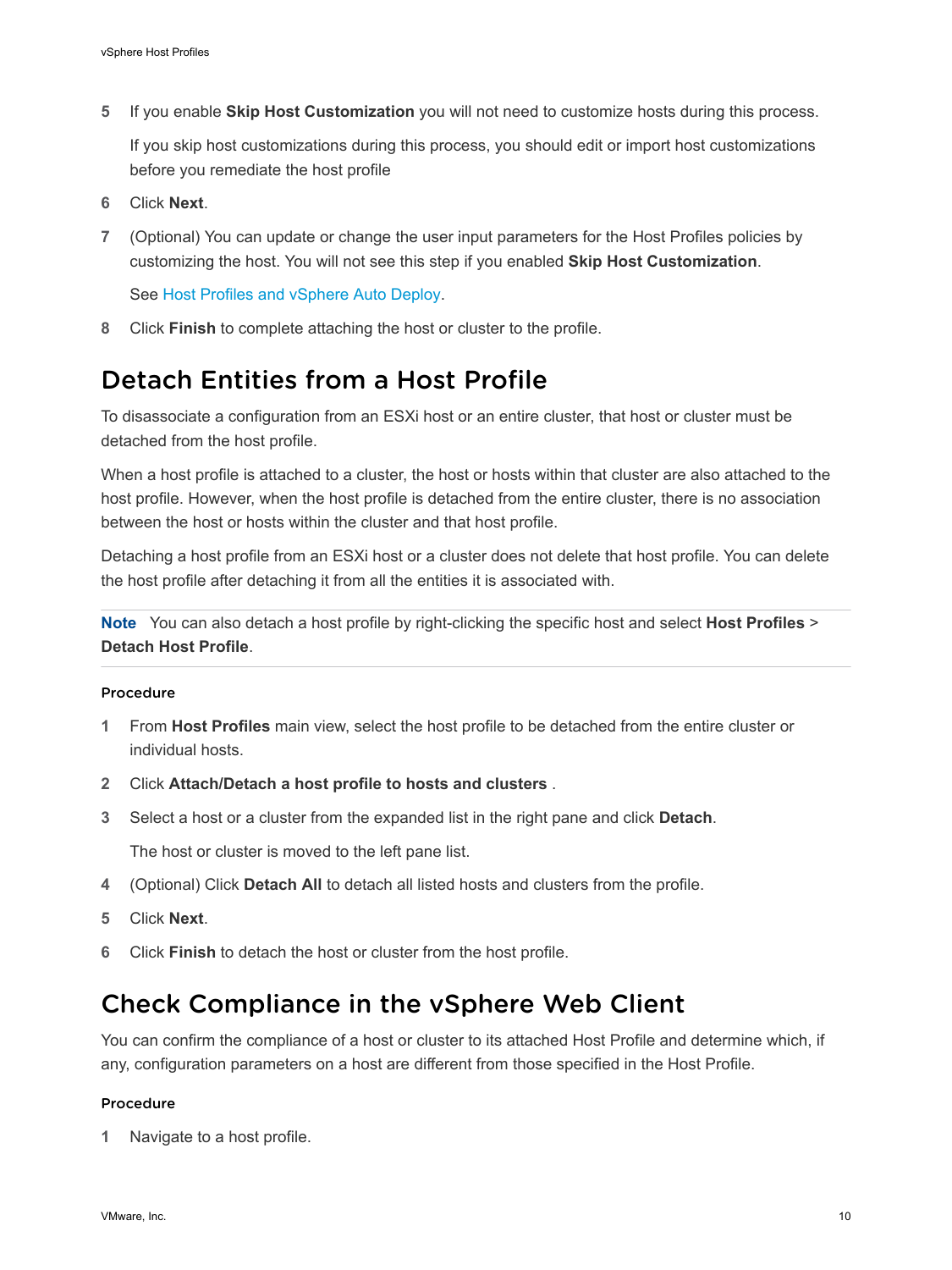### <span id="page-10-0"></span>**2** Click the **Check Host Profile Compliance** icon (**a**).

In the **Objects** tab, the compliance status is updated as Compliant, Unknown, or Non-compliant.

A non-compliant status indicates a discovered and specific inconsistency between the profile and the host. To resolve this, you should remediate the host. Any unknown status indicates that the compliance of the host could not be verified; to resolve the issue, remediate the host through the host profile. Very often the compliance check fails because the host is disconnected.

**Note** Host profiles do not capture offline or unpresented devices. Any changes made to offline devices after extracting a host profile will not make a difference to the compliance check results.

#### What to do next

To see more detail on compliance failures, select a Host Profile from the **Objects** tab for which the last compliance check produced one or more failures. In order to see specific detail on which parameters differ between the host that failed compliance and the Host Profile, click on the **Monitor** tab and select the Compliance view. Then, expand the object hierarchy and select the failing host. The differing parameters are displayed in the Compliance window, below the hierarchy.

## Remediate a Host

In the event of a compliance failure, use the Remediate function to apply the host profile settings onto the host. This action changes all Host Profile managed parameters to the values contained in the profile attached to the host.

#### Prerequisites

Verify that the profile is attached to the host.

#### Procedure

- **1** Navigate to the profile you want to remediate to the host.
- **2** Right-click the host profile and select **Remediate**.

**Note** Certain Host Profile policy configurations require that the host be rebooted after remediation. In those cases, you are prompted to place the host into maintenance mode. You might be required to place hosts into maintenance mode before remediation. Hosts that are in a fully-automated DRS cluster are placed into maintenance mode at remediation. For other cases, the remediation process stops if the host is not placed into maintenance mode when it is needed to remediate a host.

**3** Select the host or hosts you want to remediate with the host profile.

The host profile will be applied to each host that you select.

**4** Enter the host customizations to specify host properties or browse to import a host customization file.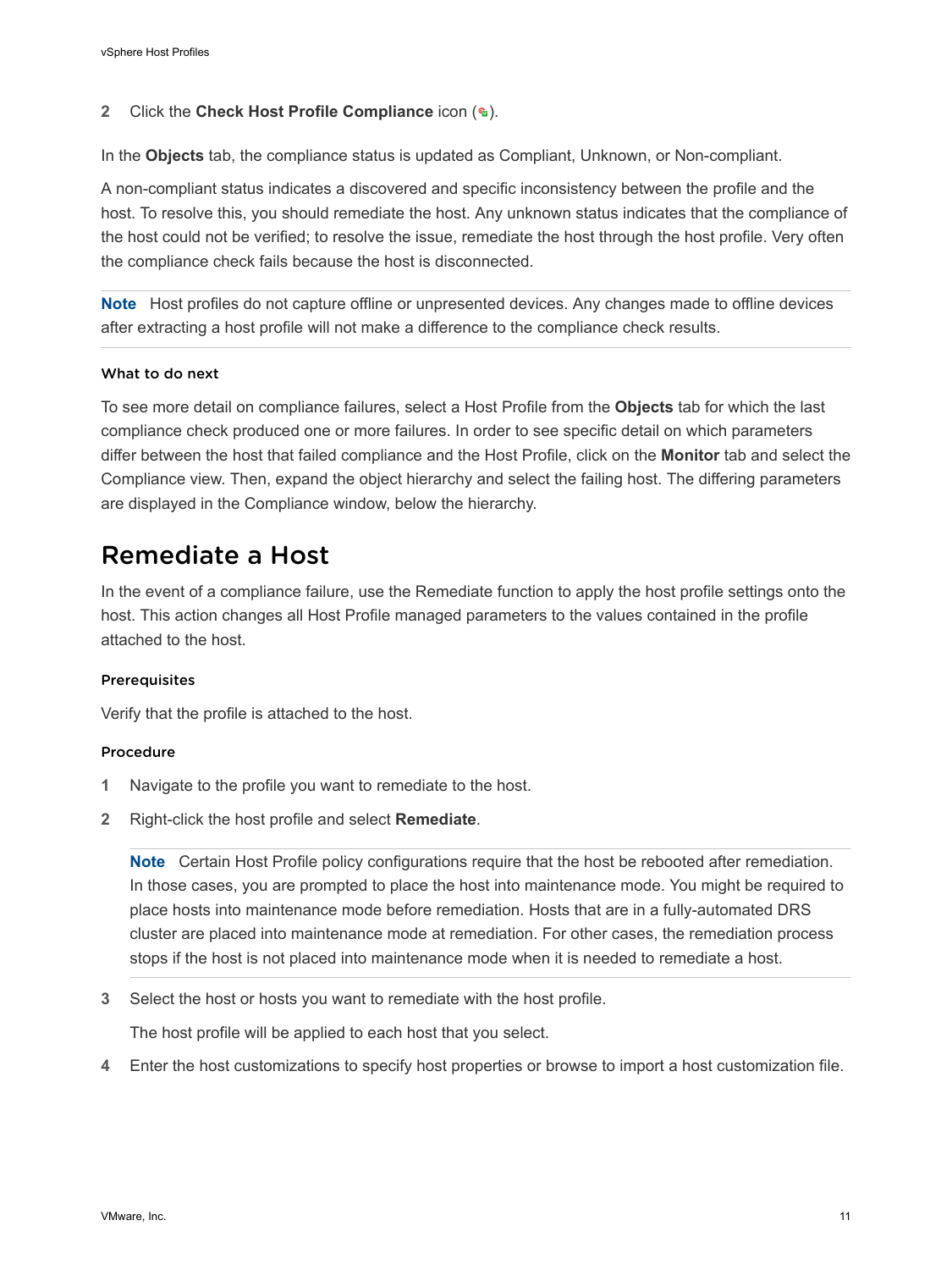<span id="page-11-0"></span>**5** (Optional) You can update or change the user input parameters for the Host Profiles policies by customizing the host, and click **Next**.

See [Host Profiles and vSphere Auto Deploy](#page-16-0) for more information about vSphere Auto Deploy.

**6** Click **Pre-check Remediation** to check if the selected hosts are ready for remediation.

This check generates a list of tasks that will be performed on the host.

- **7** Select the checkbox to reboot the host if it is required in order to complete the remediation process. If you wish to manually reboot the host after the process, do not select the checkbox.
- **8** Review the tasks that are necessary to remediate the Host Profile and click **Finish**.

The compliance status is updated.

## Edit a Host Profile

You can view and edit Host Profiles policies, select a policy to be checked for compliance, and change the policy name or description.

#### Procedure

- **1** Navigate to the host profile that you want to edit and click the **Configure** tab.
- **2** Click **Edit Host Profile**.
- **3** (Optional) Change the profile name and description and click **Next**.
- **4** The host profile's configuration options are listed in hierarchy according to functional or resource category. Expand each category to view or edit a particular policy or setting.

See [Edit a Policy](#page-12-0) for detailed instructions for editing a Host Profile policy. See [Disable Host Profile](#page-15-0) [Component or Subprofile](#page-15-0) for detailed instructions on enabling or disabling a policy from compliance check or remediation.

**5** From the **View** menu, you can choose to view **All** host profile configurations or only **Favorite** configurations. Select a configuration and click the  $\bullet$  icon to mark that configuration as a favorite. Click on the  $\mathbf{\times}$  icon to unmark a configuration as a favorite.

When you view **Favorite** configurations, only those marked as favorites are displayed

- **6** In the search field, you can filter the configuration names and values you want to view. For example, enter **SNMP**. All configurations that relate to **SNMP** are displayed.
- **7** Click **Next**.
- **8** (Optional) Customize the hosts.

Make any changes to the available configuration values for this profile.

**Note** The host customization settings page only appears if you changed any settings that require host customizations.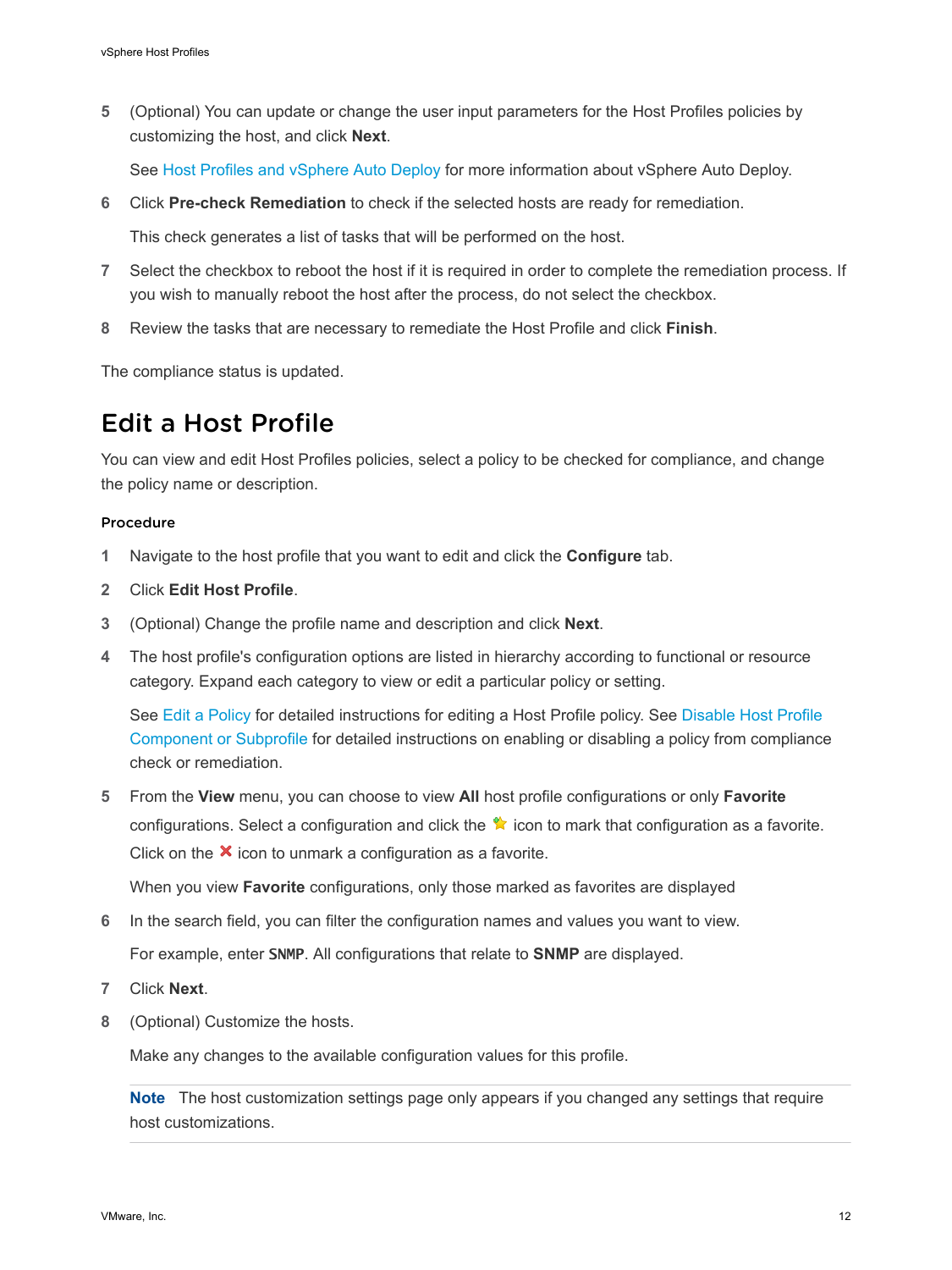## <span id="page-12-0"></span>**9** Click **Finish**.

The changes are made when the "Update Host Profile" task is completed in the Recent Tasks status. If you attempt to remediate the profile before the task is complete, the profile configuration does not contain the change.

## Edit a Policy

A policy describes how a specific configuration setting is applied. You can edit policies belonging to a specific Host Profile.

When you edit the Host Profile, you can expand the Host Profile's configuration hierarchy to see the subprofile components that comprise the Host Profile. These components are categorized by functional group or resource class to make it easier to find a particular parameter. Each subprofile component contains one or more attributes and parameters, along with the policies and compliance checks.

Each policy consists of one or more options that contains one or more parameters. Each parameter consists of a key and a value. The value can be one of a few basic types, for example integer, string, string array, or integer array.

**Note** Currently, there is no way to remove or replace policy options policies, or sub-profiles that are deprecated in this release. Metadata is added to these deprecated policies that allows old host profiles to continue working but will extract new host profiles with only non-deprecated parts of a host profile.

| <b>Component Categories</b>               | <b>Configuration Settings</b>                                                                                                                                                          | <b>Notes and Examples</b>                                                                                                                                                                                                                                                                                                                                                                                                                                                                           |
|-------------------------------------------|----------------------------------------------------------------------------------------------------------------------------------------------------------------------------------------|-----------------------------------------------------------------------------------------------------------------------------------------------------------------------------------------------------------------------------------------------------------------------------------------------------------------------------------------------------------------------------------------------------------------------------------------------------------------------------------------------------|
| <b>Advanced Configuration</b><br>Settings | Advanced Options, Agent VM, DirectPath<br>I/O, Hosts file, Power System, System<br>Image Cache                                                                                         | Host Profiles do not check advanced settings if<br>they are the same as the default settings.<br>vCenter Server copies only the advanced<br>configuration settings that have changed and<br>that differ from the default values. In addition.<br>compliance checks are limited to the settings<br>that are copied.<br>Host Profiles does not support the configuration<br>٠<br>of PCI devices for virtual machine passthrough<br>on the ESXi host.                                                  |
| <b>General System Settings</b>            | Console, Core Dump, Device Alias, Host<br>Cache, Kernel Module, Management Agent,<br>System Resource Pool, System Swap,<br>vFlash Host Swap Cache, CIM-XML<br>Indication Subscriptions | For Date and Time Configuration:<br>For the time zone, enter a UTC string. For<br>٠<br>example, "America/Los Angeles" for United<br>States Pacific time zone.<br>The default time zone is set to the local time<br>٠<br>and location of the vSphere Web Client<br>machine.<br>Configure Network Time Protocol (NTP)<br>٠<br>correctly. You can configure the NTP settings<br>on the host's Configure tab. Click Time<br>Configuration (under System). Click Edit to<br>configure the time settings. |

## Table 2‑1. Subset of Host Profile Subprofile Configurations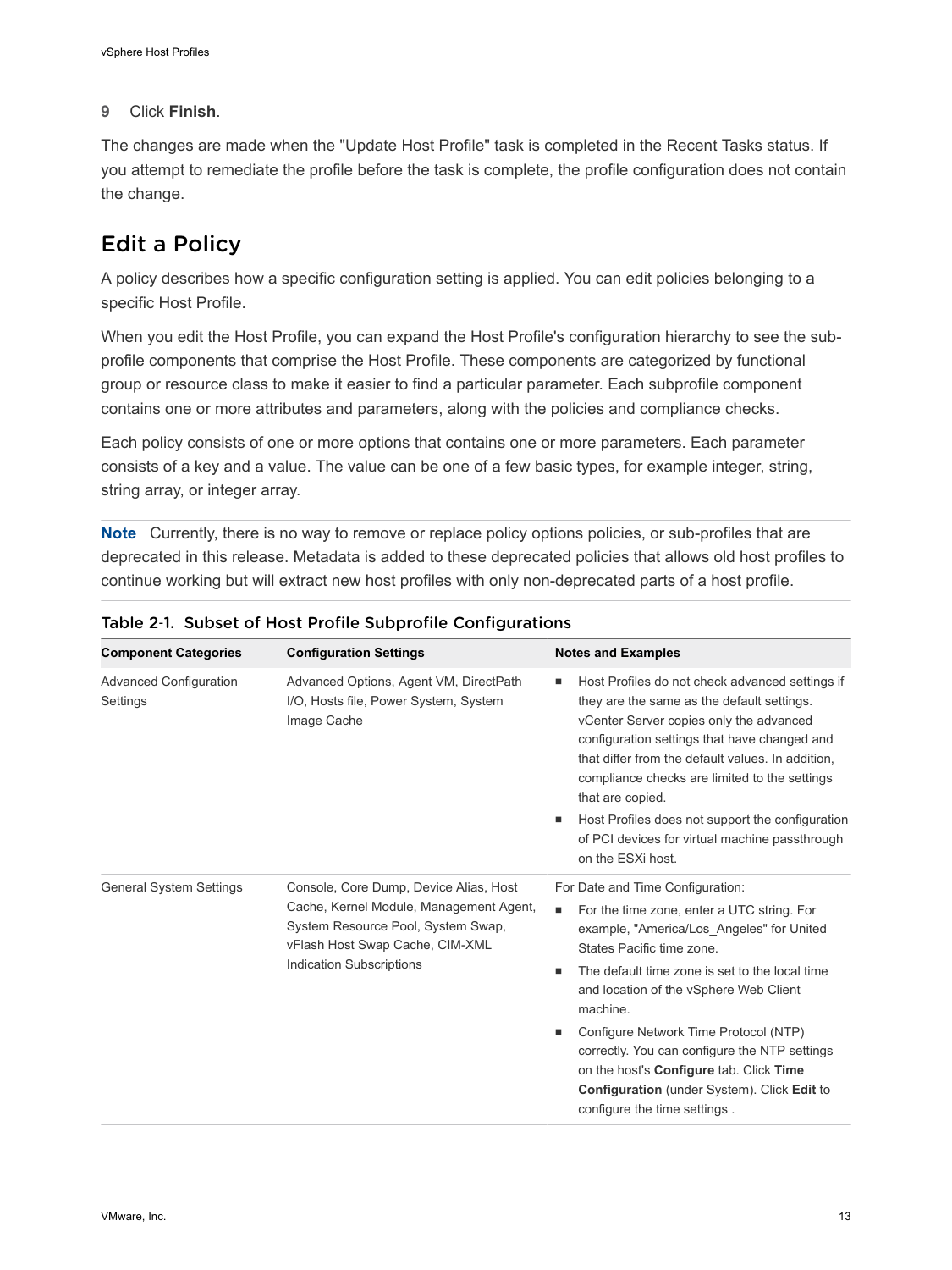| <b>Component Categories</b> | <b>Configuration Settings</b>                                                                                                                                 | <b>Notes and Examples</b>                                                                                                         |
|-----------------------------|---------------------------------------------------------------------------------------------------------------------------------------------------------------|-----------------------------------------------------------------------------------------------------------------------------------|
| Networking                  | vSwitch, Port groups, Physical NIC speed,<br>security and NIC teaming policies, vSphere<br>Distributed Switch, and vSphere Distributed<br>Switch uplink port. | When DHCPv6 is enabled in the networking<br>subprofile, manually turn on the corresponding<br>ruleset in the firewall subprofile. |

Table 2‑1. Subset of Host Profile Subprofile Configurations (Continued)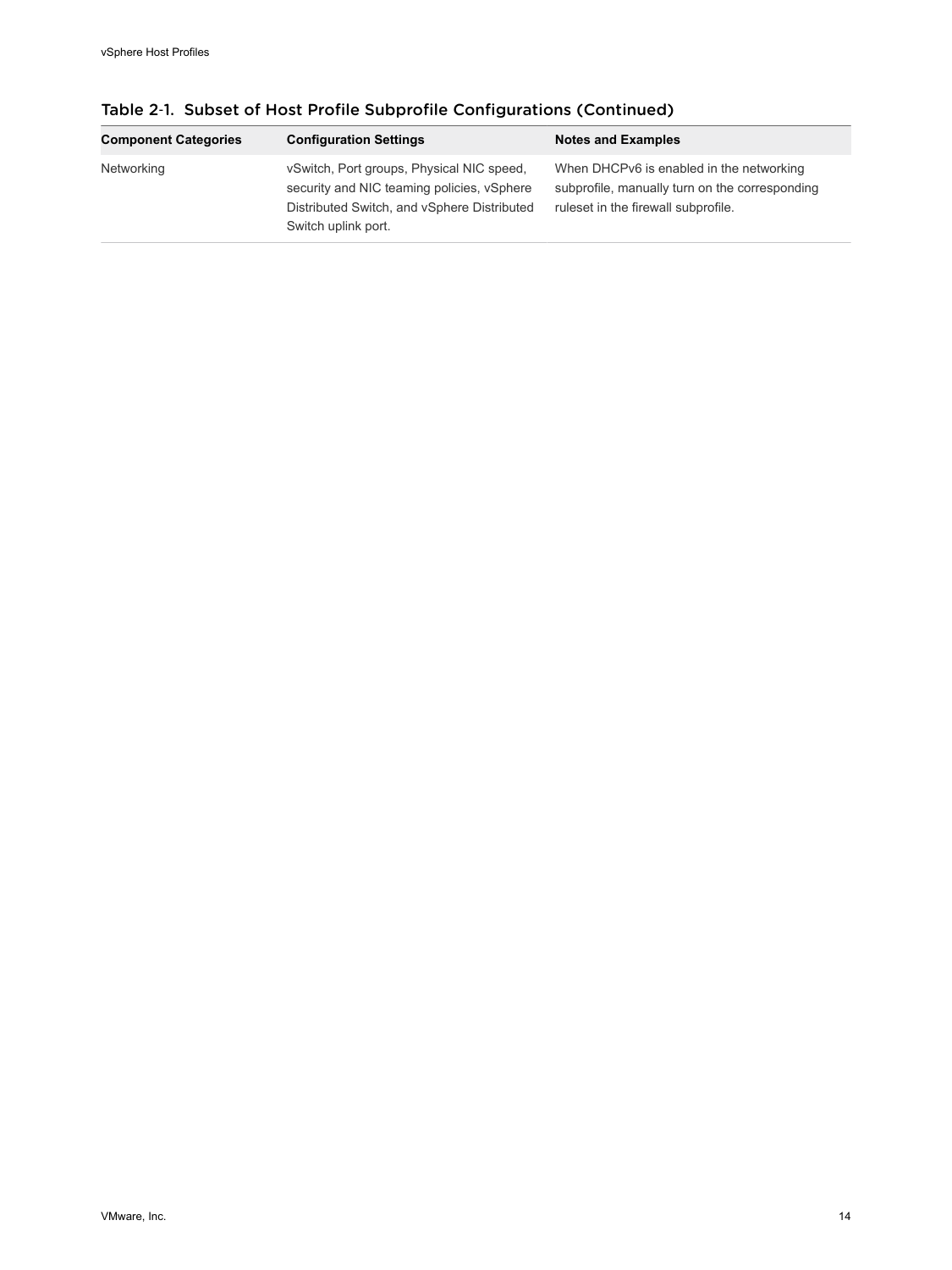| <b>Component Categories</b> | <b>Configuration Settings</b>                                                                                                                             | <b>Notes and Examples</b>                                                                                                                                                                                                                                                                                                                                                                                                                                                                                                                                                                                                                                            |
|-----------------------------|-----------------------------------------------------------------------------------------------------------------------------------------------------------|----------------------------------------------------------------------------------------------------------------------------------------------------------------------------------------------------------------------------------------------------------------------------------------------------------------------------------------------------------------------------------------------------------------------------------------------------------------------------------------------------------------------------------------------------------------------------------------------------------------------------------------------------------------------|
| Security                    | Firewall, Security Settings, Service                                                                                                                      |                                                                                                                                                                                                                                                                                                                                                                                                                                                                                                                                                                                                                                                                      |
| Storage                     | Configure storage options, including Native<br>Multi-Pathing (NMP), Pluggable Storage<br>Architecture (PSA), FCoE and iSCSI<br>adapters, and NFS storage. | Use the vSphere CLI to configure or modify the<br>٠<br>NMP and PSA policies on a reference host, and<br>then extract the Host Profile from that host. If<br>you use the Profile Editor to edit the policies, to<br>avoid compliance failures, make sure that you<br>understand interrelationships between the NMP<br>and PSA policies and the consequences of<br>changing individual policies. For information<br>about the NMP and PSA, see the vSphere<br>Storage documentation.                                                                                                                                                                                   |
|                             |                                                                                                                                                           | Add the rules that change device attributes<br>ш<br>before extracting the Host Profile from the<br>reference host. After attaching a host to the<br>Host Profile, if you edit the profile and change<br>the device attributes (for example, mask device<br>paths or adding SATP rules to mark the device<br>as SSD) you are prompted to reboot the host to<br>make the changes. However, after rebooting,<br>compliance failures occur because the<br>attributes changed. Because Host Profiles<br>extract device attributes before rebooting, if any<br>changes occur after the reboot, it evaluates and<br>finds those changes, and reports it as<br>noncompliant. |
|                             |                                                                                                                                                           | Use the vSphere Web Client to configure or<br>п<br>modify the SatpDeviceProfile policy after<br>extracting the Host Profile. For compliance<br>purposes, the policy option strings must be in<br>the following format:                                                                                                                                                                                                                                                                                                                                                                                                                                               |
|                             |                                                                                                                                                           | For an ALUA supported array, e.g.<br>٠<br>SATP_ALUA, the policy options must be<br>separated by a semicolon (;).                                                                                                                                                                                                                                                                                                                                                                                                                                                                                                                                                     |
|                             |                                                                                                                                                           | For example:<br>implicit_support= <on off="">;<br/>explicit_support=<on off="">;<br/>action_onRetryErrors=<on off=""><br/>For an ALUA supported array with CX, e.g.<br/>٠<br/>SATP_ALUA_CX, the policy options must</on></on></on>                                                                                                                                                                                                                                                                                                                                                                                                                                   |
|                             |                                                                                                                                                           | be separated by a semicolon (;).<br>For example:<br>navireg= <on off="">;<br/>implicit_support=<on off="">;<br/>action_onRetryErrors=<on off=""><br/>For a CX array, e.g. SATP_CX or<br/>٠<br/>SATP_INV, the policy options must be<br/>separated by a space.</on></on></on>                                                                                                                                                                                                                                                                                                                                                                                         |
|                             |                                                                                                                                                           |                                                                                                                                                                                                                                                                                                                                                                                                                                                                                                                                                                                                                                                                      |

Table 2‑1. Subset of Host Profile Subprofile Configurations (Continued)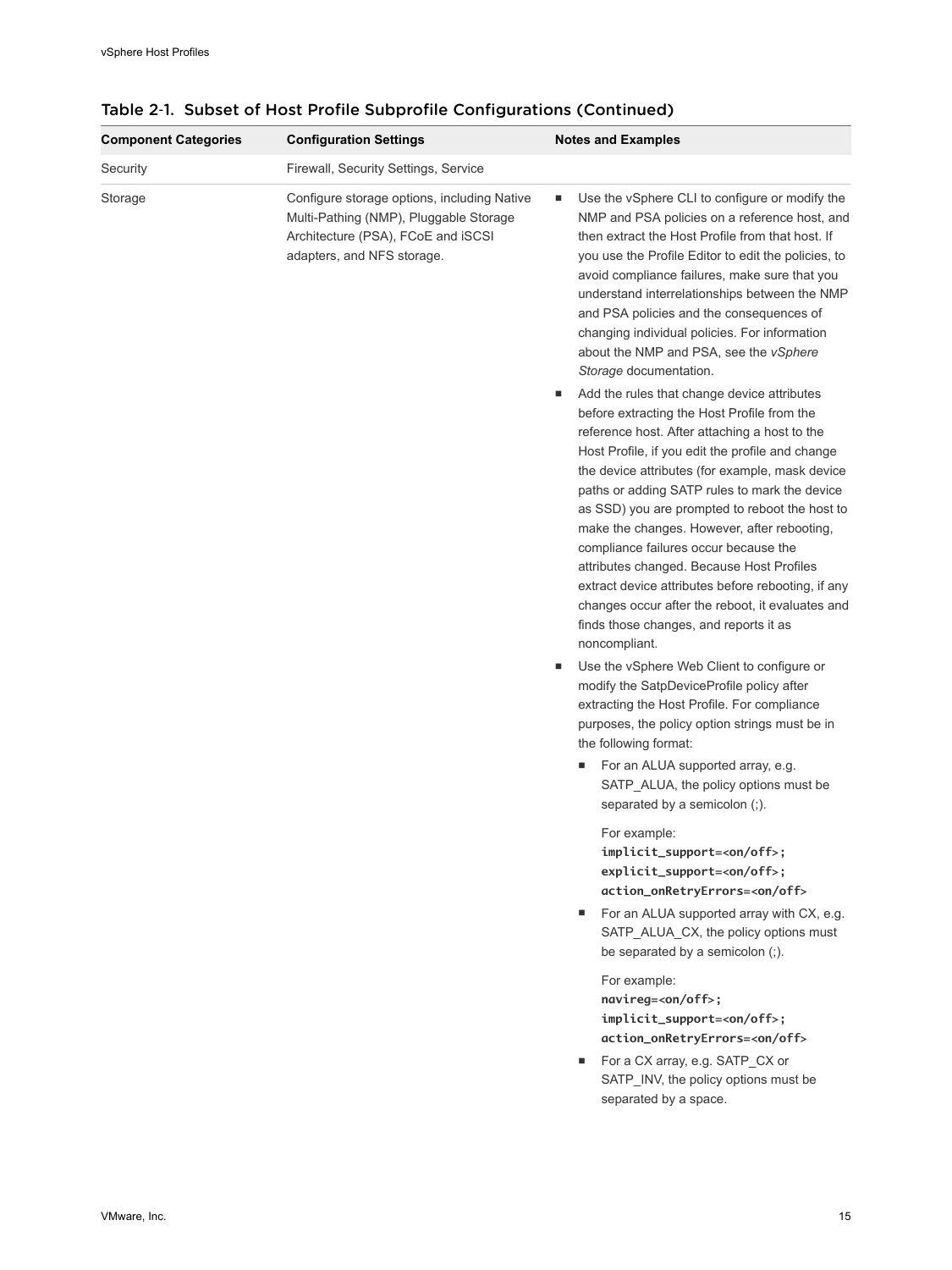| <b>Component Categories</b> | <b>Configuration Settings</b> | <b>Notes and Examples</b>                                                                                                |
|-----------------------------|-------------------------------|--------------------------------------------------------------------------------------------------------------------------|
|                             |                               | For example:<br>navireq= <on off=""> ipfilter=<on off=""><br/>action_onRetryErrors=<on off=""></on></on></on>            |
|                             |                               | <b>Note</b> The policy configuration options that<br>are marked with off are not present in the<br>configuration string. |

## <span id="page-15-0"></span>Table 2‑1. Subset of Host Profile Subprofile Configurations (Continued)

Other profile configuration categories include: user group, authentication, kernel module, DCUI keyboard, host cache settings, SFCB, resource pools, login banner, SNMP agent, power system, and CIM indication subscriptions.

## Procedure

- **1** Edit the Host Profile.
- **2** Expand a subprofile until you reach the policy to edit.
- **3** Select the policy.

The policy options and parameters appear on the right side of the **Edit Host Profile** window.

**4** Make changes to the policy.

## Disable Host Profile Component or Subprofile

You can decide whether a host profile component or subprofile is applied or considered during compliance check. This allows administrators to eliminate non-critical attributes from consideration or ignore values that, while part of the host profile, are likely to vary between hosts.

#### Procedure

- **1** Edit a host profile.
- **2** Expand the Host Profile Component hierarchy until you reach the desired component or component element.
- **3** Disable the checkbox next to a component to remove it from being applied during remediation or considered during a profile compliance check.

**Note** The check box is enabled by default. If you disable the check box so this component or component element is not checked for compliance or applied during remediation, the other subprofiles that are enabled will still be applied and checked.

## Duplicate a Host Profile in the vSphere Web Client

A host profile duplicate is a copy of an existing host profile.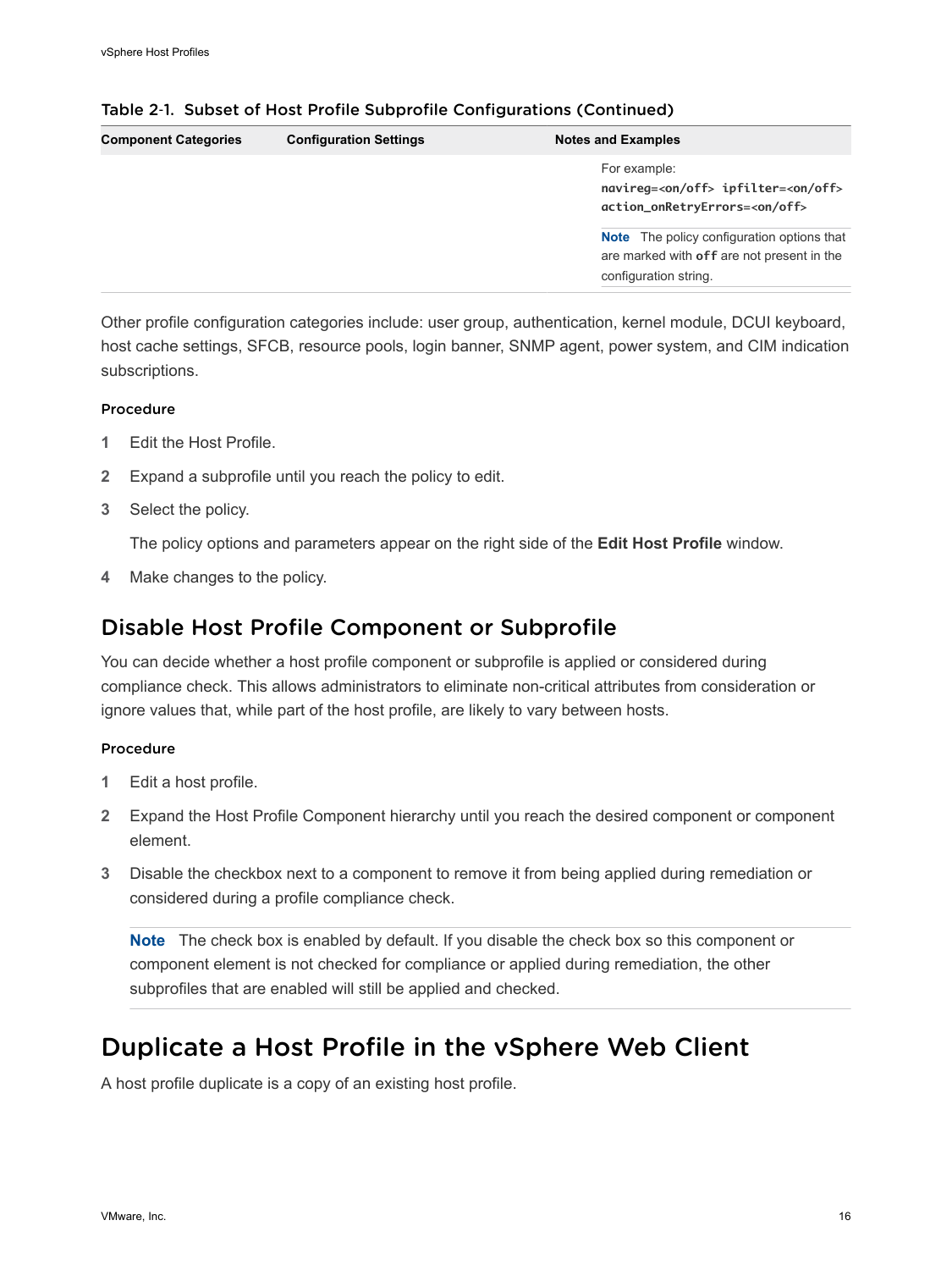## <span id="page-16-0"></span>Procedure

- **1** Navigate to the profile that you want to duplicate.
- **2**

Click the **Duplicate Host Profile** icon (



- **3** Type different name and description for the duplicate Host Profile, and click **Next**.
- **4** Review the summary information for the new profile and click **Finish**.

A clone of the profile appears in the Host Profiles list.

## Copy Settings from Host

If the configuration of the reference host changes, you can update the host profile so that it matches the reference host's new configuration.

After you create a host profile, you can make incremental updates to the profile. When making changes to a host profile, consider the benefits and limitations of the two methods:

- <sup>n</sup> Make the configuration changes to a host and copy that host's settings to the profile. The settings within the existing profile are updated to match those of the host. This method allows you to validate the configuration on a single host before rolling it to the other hosts that are attached to the profile.
- <sup>n</sup> Update the profile directly by editing the host profile. This provides the ability to do more comprehensive and immediate remediation of those changes.

**Note** Fixed user password, system image cache and some of the host customized settings are not present in the newly updated host profile. Edit the host profile to update these settings.

## Procedure

- **1** Navigate to the **Host Profiles** main view and select the host profile.
- **2** Click **Copy Settings from Host**.
- **3** Select the host from which you want to copy the configuration settings.
- **4** Click **OK**.

## Host Profiles and vSphere Auto Deploy

Host Profiles works with vSphere Auto Deploy to provision physical ESXi hosts have a complete and expected configuration state for virtual switches, driver settings, boot parameters, and so on.

Because hosts that are provisioned with Auto Deploy are considered to be stateless, configuration state information is not stored on the host. Instead, create a reference host and configure it completely with the settings you want. Then, create a Host Profile from this reference host. Next, associate the Host Profile with a new deploy rule using the Auto Deploy rules engine through the PowerCLI. Now, as new hosts are provisioned through Auto Deploy, they will automatically have the Host Profile applied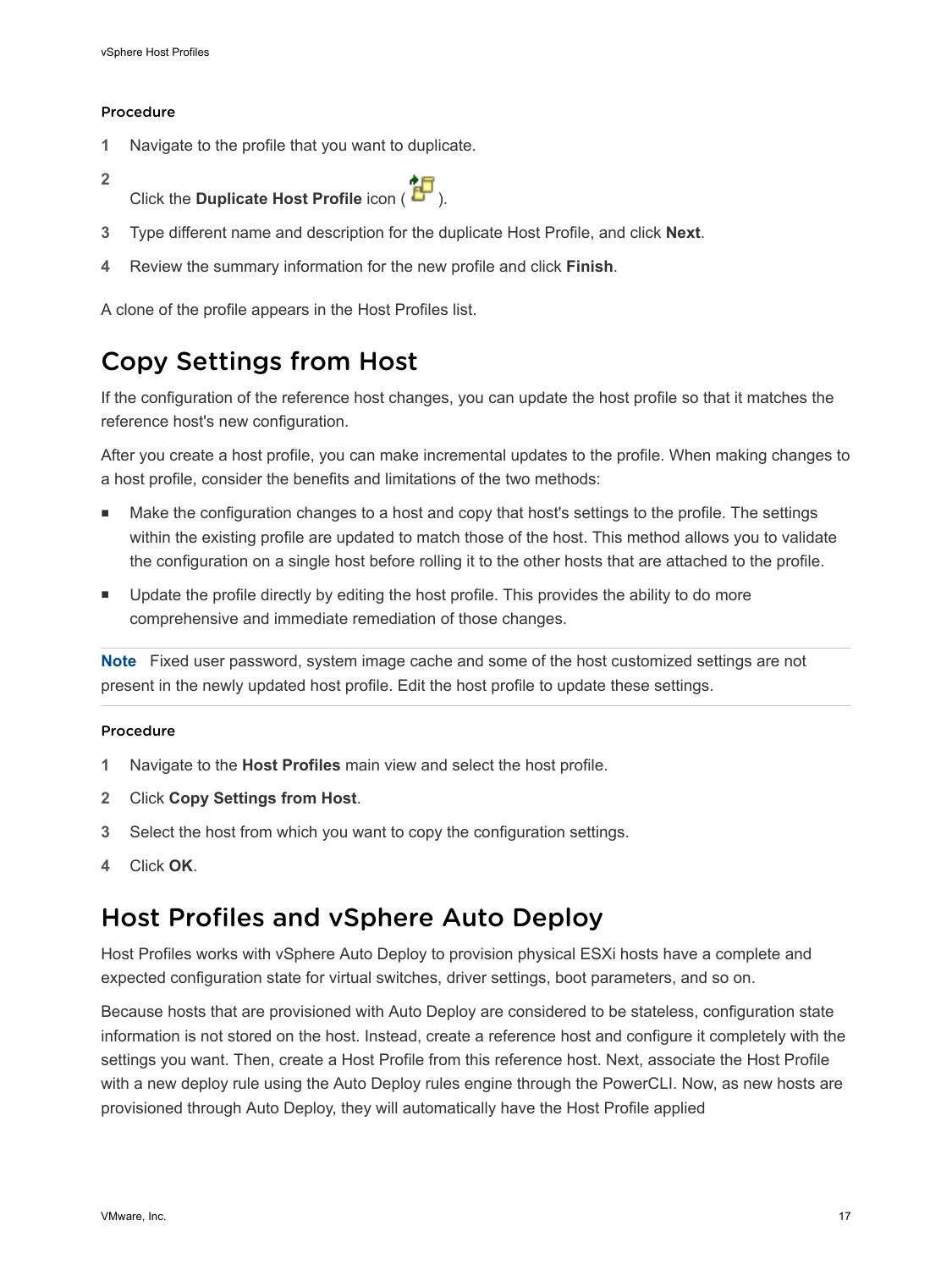<span id="page-17-0"></span>Remediation for these hosts is the same as statefully deployed hosts. The user is prompted to customize the hosts and enter answers for policies that are specified during Host Profile creation when the Host Profile is applied.

**Note** If you deploy ESXi through Auto Deploy, configure syslog to store logs on a remote server. See the instructions to set up Syslog from the Host Profiles interface in the *vSphere Installation and Setup* documentation.

For more information, see about setting up an Auto Deploy reference host in the vSphere Auto Deploy documentation.

## Import a Host Profile

You can import a profile from a file in the VMware profile format (.vpf).

When a host profile is exported, administrator and user profile passwords are not exported. This is a security measure and stops passwords from being exported in plain text when the profile is exported. You will be prompted to re-enter the values for the password after the profile is imported and the password is applied to a host.

## Procedure

- **1** Navigate to the Host Profiles view.
- **2** Click the Import Host Profile icon  $(\sqrt{4})$ .
- **3** Click **Browse** to browse for the VMware Profile Format file to import
- **4** Enter the **Name** and **Description** for the imported Host Profile, and click **OK**.

The imported profile appears in the profile list.

## Export a Host Profile

You can export a profile to a file that is in the VMware profile format (.vpf).

When a host profile is exported, administrator and user profile passwords are not exported. This is a security measure and stops passwords from being exported in plain text when the profile is exported. You will be prompted to re-enter the values for the password after the profile is imported and the password is applied to a host.

#### Procedure

- **1** Navigate to the Host Profile you want to export.
- **2** Right-click the profile and select **Export Host Profile**.
- **3** Select the location and type the name of the file to export the profile.
- **4** Click **Save**.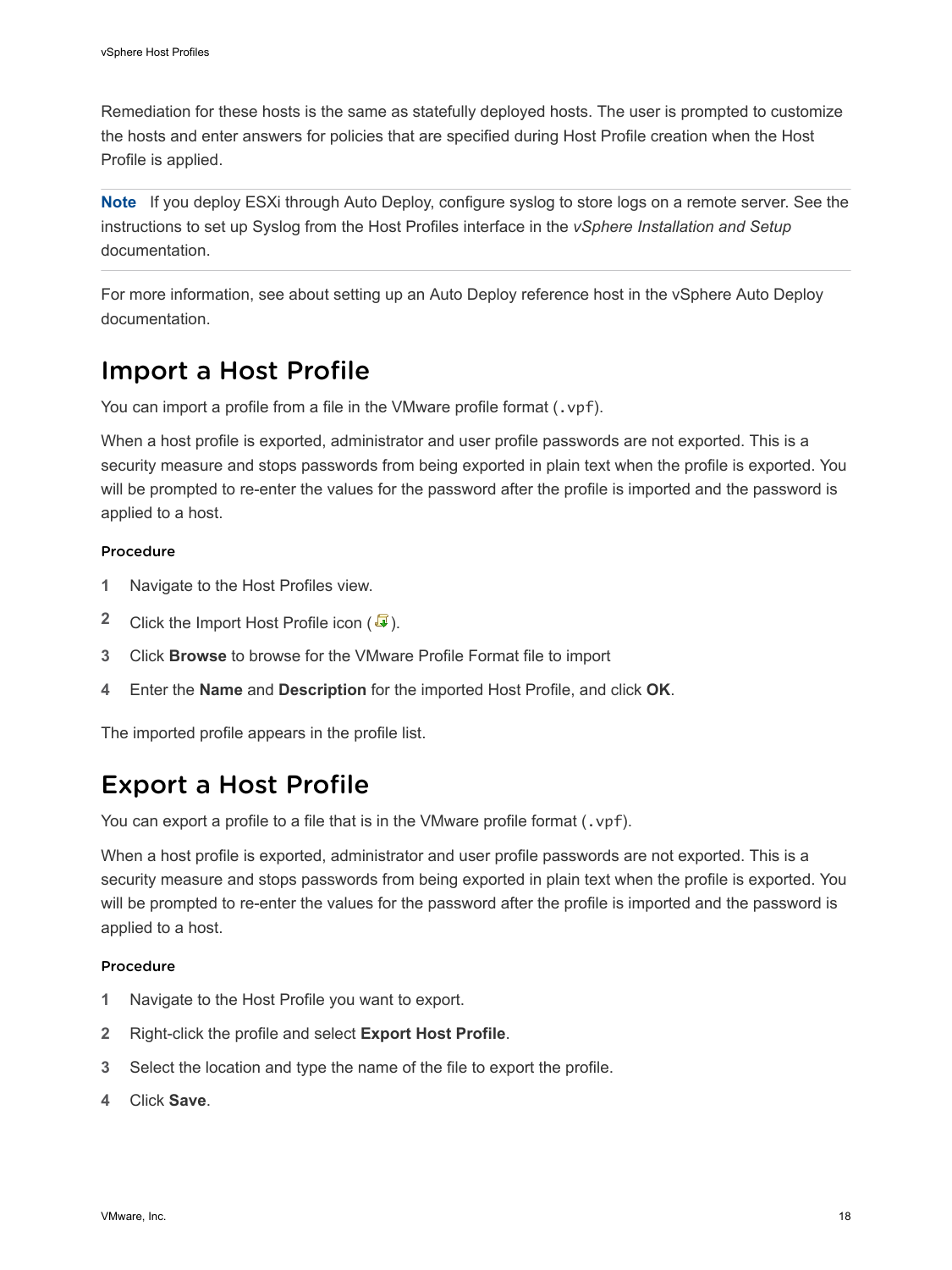## <span id="page-18-0"></span>Copy Settings to Host Profile

Once you make changes to a host profile, you can propagate those changes to other host profiles in the inventory.

## Procedure

- **1** Navigate to a Host Profile.
- 2 Right-click the profile and select **Copy Settings to Host Profiles** or click the <sup>4</sup> icon.
- **3** Select the settings you wish to copy to other host profiles, and click **Next**.
- **4** Select the target host profile that will be overwritten with the selected settings, and click **Next**. The differences between the host profile settings are displayed in the results.
- **5** Click Finish.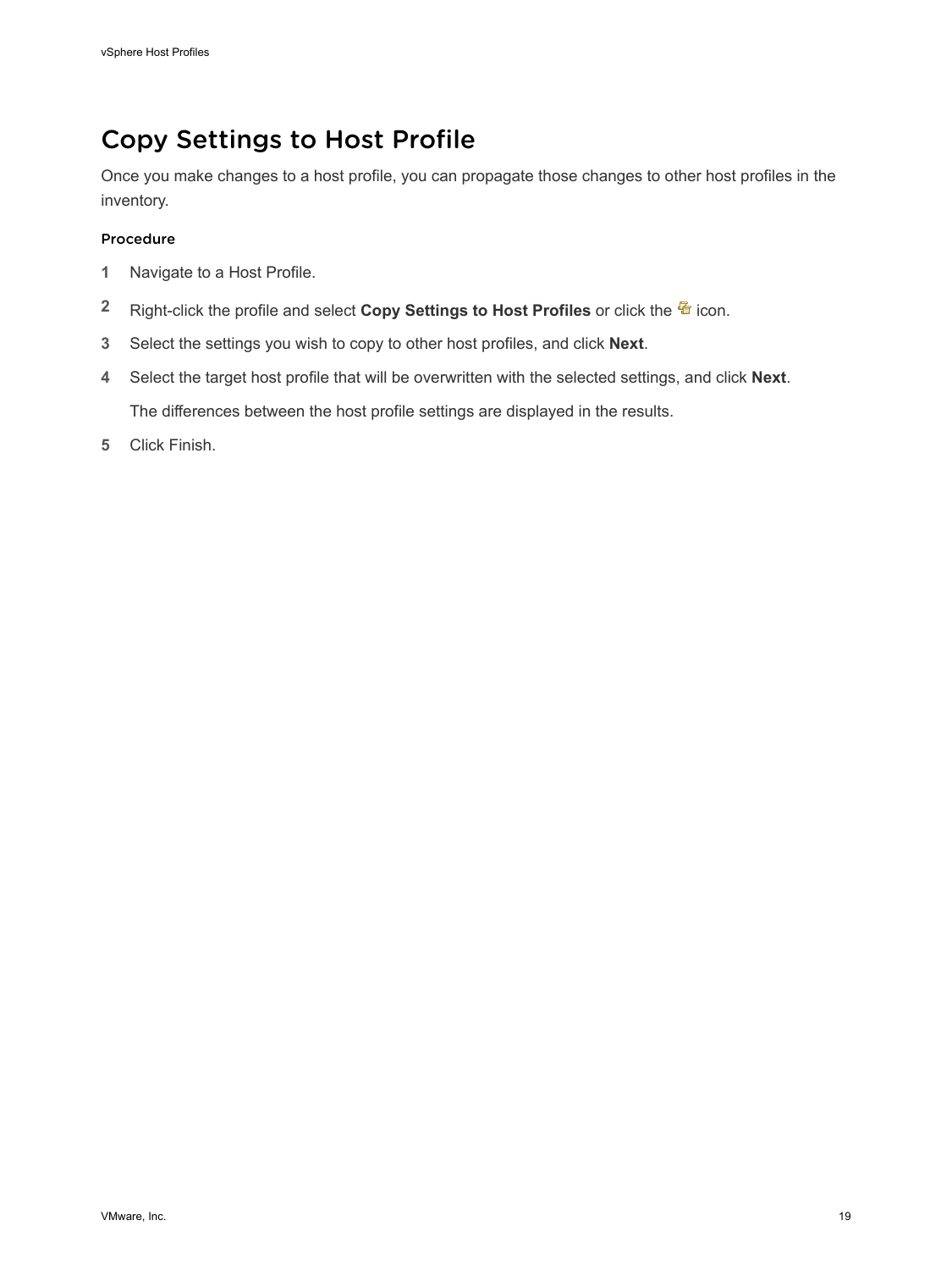## <span id="page-19-0"></span>**Configuring Host Profiles**

This section describes how to configure host profiles using the host profile editor.

This chapter includes the following topics:

- **n** Host Customization
- **EXECOMPLE COMPLIANCE FAILURES** with Storage Host Profiles
- [Configure Security Host Profile](#page-25-0)
- [Set Up Host Profiles for Static IP Addresses in the vSphere Web Client](#page-26-0)

## Host Customization

To customize hosts with shared attributes, you can create a host profile in a reference host. To customize individual hosts, you can set up some fields in the host profile to prompt the user for input for each host.

Host profiles allow you to prespecify information, for example, the storage setup or Syslog setup in a reference host to and apply the host profile to a set of target hosts that share the same settings. You can also use host profiles to specify that certain settings are host dependent. If you do so, the host comes up in maintenance mode when you provision it with Auto Deploy. Remediate the host or reset the host customization to be prompted for input. The system stores your input and uses it the next time the host boots.

When the host profile is set to prompt for user input, you must specify a value in the dialog that appears when you reset the host customization. An error results if you do not specify a value.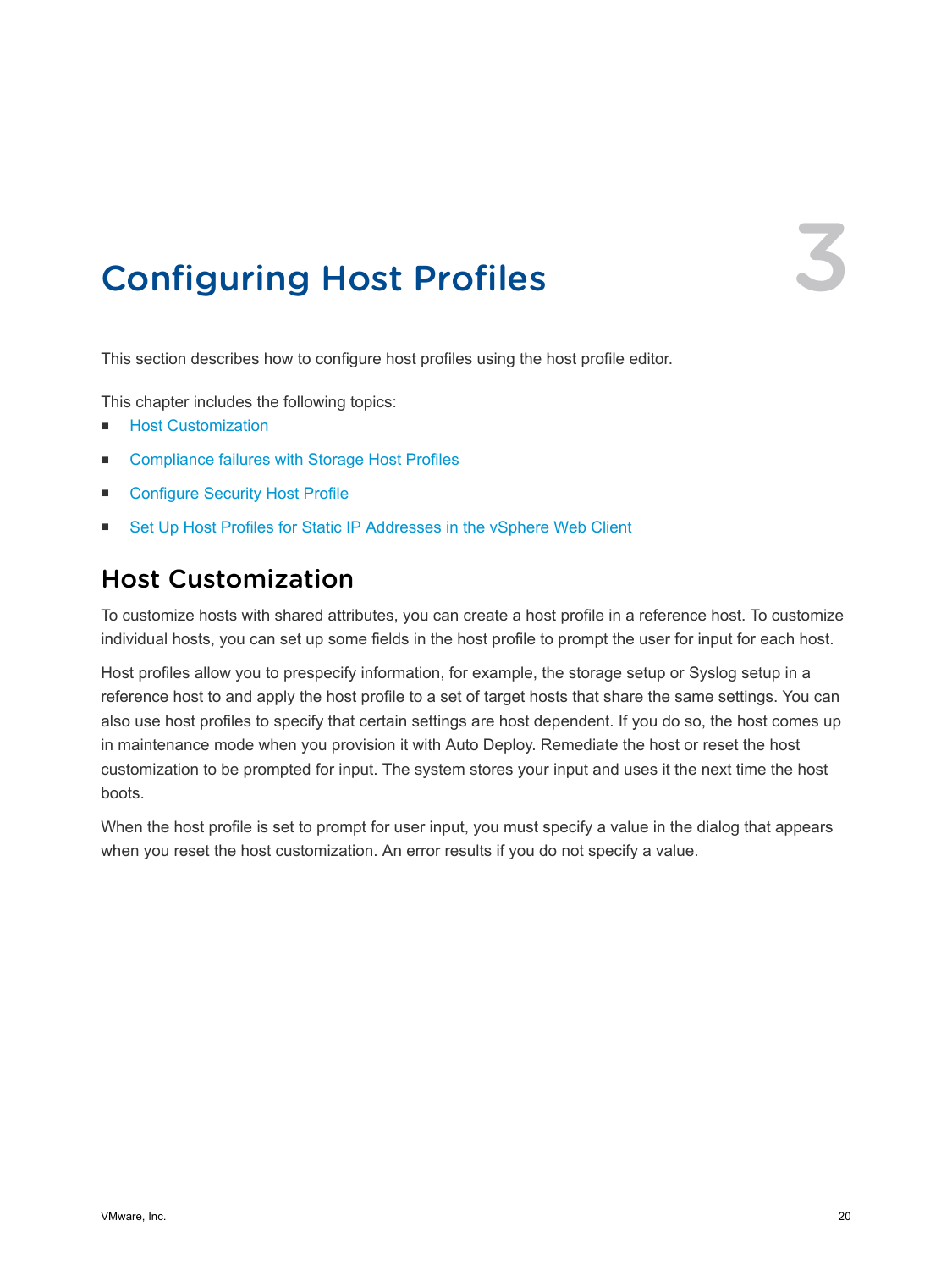| Information to Request User Input For                                                                                                                                                                                                                        |                                                                                                                                                 | <b>Setting the Host Profile Option</b> |                                                                                                           |
|--------------------------------------------------------------------------------------------------------------------------------------------------------------------------------------------------------------------------------------------------------------|-------------------------------------------------------------------------------------------------------------------------------------------------|----------------------------------------|-----------------------------------------------------------------------------------------------------------|
| When you apply a host profile on a system that includes a profile<br>for iSCSI, you are prompted for several properties. For many of<br>the properties, a system default is available. For some<br>properties, you must specify a value or an error results. |                                                                                                                                                 |                                        | Select Edit Host Profile, click Storage configuration, and<br>click <b>iSCSI</b> Initiator Configuration. |
|                                                                                                                                                                                                                                                              |                                                                                                                                                 | 2                                      | Select the folder for an already enabled initiator and set up<br>the initiator.                           |
| <b>IQN</b> name                                                                                                                                                                                                                                              | If the iSCSI setup uses an IQN name, you<br>are prompted when you apply the host<br>profile. You cannot continue until you<br>provide the name. | 3                                      | Set up the initiator. For many fields, the user is prompted as<br>part of host customization.             |
| <b>CHAP</b><br>information                                                                                                                                                                                                                                   | If you set up iSCSI to require CHAP<br>authentication, you are prompted for<br>CHAP information including the user                              |                                        |                                                                                                           |
|                                                                                                                                                                                                                                                              | name and the secret when you apply the<br>host profile. You cannot continue until you<br>provide the name.                                      |                                        |                                                                                                           |

## Table 3‑1. Host Profile Options that Prompt for iSCSI User Input

| Information to Request User Input For                                                                                                                        | <b>Setting the Host Profile Option</b>                                                                                                                                                                                                                                                                                                                                         |
|--------------------------------------------------------------------------------------------------------------------------------------------------------------|--------------------------------------------------------------------------------------------------------------------------------------------------------------------------------------------------------------------------------------------------------------------------------------------------------------------------------------------------------------------------------|
| You are setting up the Fixed PSP configuration and want to<br>prompt for the adapter and target IDs for the storage arrays that<br>should use the Fixed PSP. | You can set the option only if the adapter is set up to use the<br>Fixed PSP.<br>Select Edit Host Profile, click Storage configuration.<br>1<br>Click Native Multipathing (NMP).<br>2<br>3<br>Click Path Selection Policy (PSP) configuration.<br>In the Preferred Path window, select <b>Prompt the user for</b><br>4<br>adapter and target IDs on the host.                  |
| Configure FCoE adapter activation based on a user-specified<br>MAC address.                                                                                  | You can set the option only if an activation profile exists.<br>Select Edit Host Profile, click Storage configuration.<br>Click Software FCoE configuration.<br>2<br>3<br><b>Click Adapter Configuration.</b><br>Click the activation profile and click <b>Policy Profile</b> .<br>4<br>5<br>Select Activation policy based on adapter MAC address<br>from the drop-down menu. |

## Table 3‑2. Host Profile Options that Prompt for Storage User Input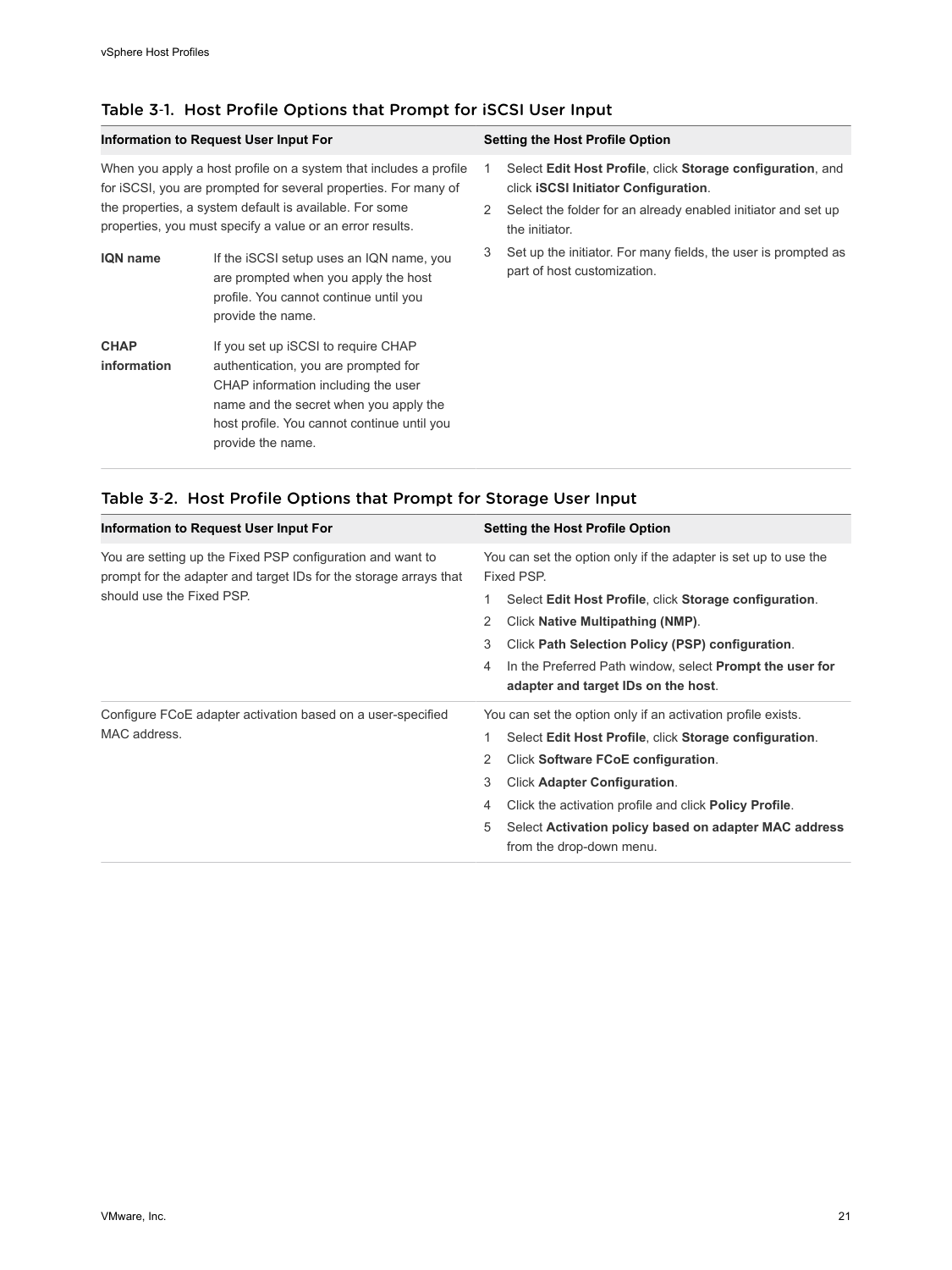| Information to Request User Input For                                                                                         | <b>Setting the Host Profile Option</b>                                                                                                                                                                |
|-------------------------------------------------------------------------------------------------------------------------------|-------------------------------------------------------------------------------------------------------------------------------------------------------------------------------------------------------|
|                                                                                                                               |                                                                                                                                                                                                       |
| Administrator password for ESXi host when the host boots for the<br>first time.                                               | Select Edit Host Profile, and click Security and Services.<br>1                                                                                                                                       |
|                                                                                                                               | click Security Settings and click Security configuration.<br>2                                                                                                                                        |
|                                                                                                                               | In the right panel, select User Input Password to be Used<br>3<br>to Configure Administrator Password from the<br>Administrator password drop-down menu.                                              |
| Preconfigures a user for the ESXi host but prompts for the<br>password for that user on each host when the host boots for the | You can perform this task only if a user configuration already<br>exists. Configure the user by selecting one of the options.                                                                         |
| first time.                                                                                                                   | Assigned fixed user configurations is available for<br>п<br>compatibility with ESX/ESXi 4.1 system, this option displays<br>the password in the clear.                                                |
|                                                                                                                               | Assign advanced fixed user configurations is for users<br>of ESXi 5.0 and later systems.                                                                                                              |
|                                                                                                                               | Specify the user configuration in the profile but prompt<br>for password during host configuration allows you to<br>specify the information about the user but prompt for a<br>password on each host. |
| Prompt the user for credentials when the host joins the Active<br>Directory domain.                                           | Set the Authentication configuration profile to use a fixed<br>1<br>domain.                                                                                                                           |
|                                                                                                                               | Select Edit Host Profile, click Security and Services.<br>a                                                                                                                                           |
|                                                                                                                               | Click Security Settings, and click Authentication<br>b<br>configuration.                                                                                                                              |
|                                                                                                                               | Click Active Directory configuration.<br>С                                                                                                                                                            |
|                                                                                                                               | In the Domain Name drop-down menu, select<br>d<br>Configure a fixed domain name.                                                                                                                      |
|                                                                                                                               | Set the method for joining the domain to prompt the user.<br>2                                                                                                                                        |
|                                                                                                                               | Select Edit Host Profile, click Security and Services<br>a<br>and click Authentication configuration.                                                                                                 |
|                                                                                                                               | Click Active Directory configuration.<br>b                                                                                                                                                            |
|                                                                                                                               | In the Join Domain Method drop-down menu, select<br>C                                                                                                                                                 |
|                                                                                                                               | Use user specified AD credentials to join the host<br>to domain.                                                                                                                                      |

## Table 3‑3. Host Profile Options that Prompt for Security User Input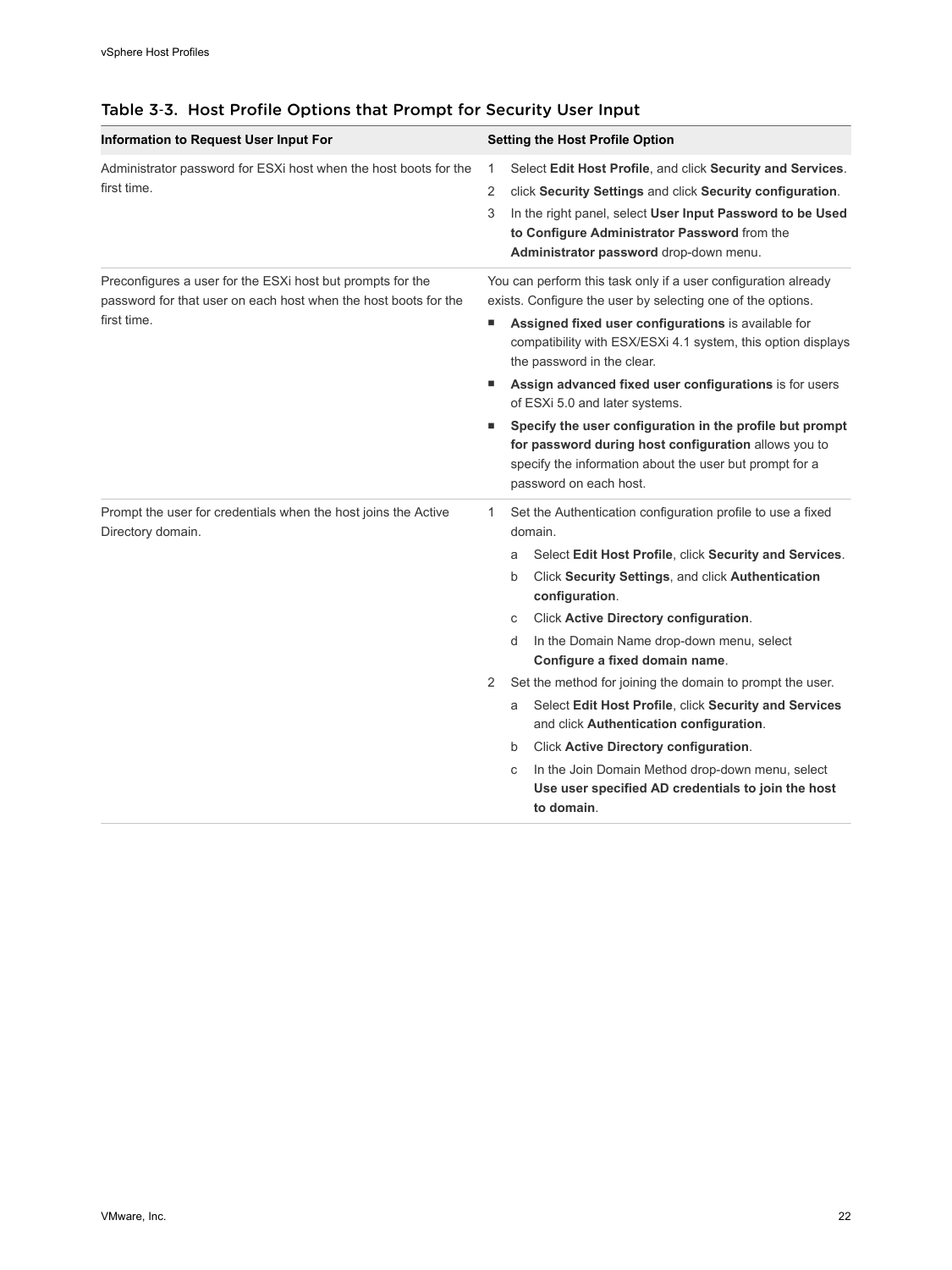| Information to Request User Input For                                                                                                                                                                                                                                                                                                               | <b>Setting the Host Profile Option</b>                                                                                                                                                                                                                                                                                                                                                                                  |
|-----------------------------------------------------------------------------------------------------------------------------------------------------------------------------------------------------------------------------------------------------------------------------------------------------------------------------------------------------|-------------------------------------------------------------------------------------------------------------------------------------------------------------------------------------------------------------------------------------------------------------------------------------------------------------------------------------------------------------------------------------------------------------------------|
| Prompt the user for the MAC address for a port group. You can<br>have the system prompt the user in all cases (User specified<br>MAC address) or prompt the user only if no default is<br>available.                                                                                                                                                | Select Edit Host Profile, click Networking configuration,<br>1<br>and click Host port group.<br>Click Management Network.<br>2<br>In the Determine how MAC address for ymknic should<br>3<br>be decided field, select how the system manages the MAC<br>address.<br>User specified MAC Address to be used while<br>applying the configuration<br>Prompt the user for the MAC Address if no default is<br>٠<br>available |
| Prompt the user for the IPv4 address for each ESXi host to<br>which the profile is applied. You can have the system prompt the<br>user in all cases (User specified IPv4 address) or prompt the<br>user only if no default is available.                                                                                                            | Select Edit Host Profile, click Networking configuration,<br>1<br>and click Host port group.<br>2<br>Click Management Network and click IP address settings.<br>In the IPv4 address field, select how the system manages<br>3<br>the IPv4 address.<br>User specified IPv4 Address to be used while<br>٠<br>applying the configuration<br>Prompt the user for the IPv4 Address if no default is<br>٠<br>available        |
| Prompt the user for the IPv6 address for each ESXi host to<br>which the profile is applied. You can have the system prompt the<br>user in all cases (User specified IPv6 address) or prompt the<br>user only if no default is available.                                                                                                            | Select Edit Host Profile, click Networking configuration,<br>1<br>and click Host port group.<br>2<br>Click Management Network and click IP address settings.<br>In the Static IPv6 address field, select how the system<br>3<br>manages the IPv6 address.<br>User specified IPv6 Address to be used while<br>ш<br>applying the configuration<br>Prompt the user for the IPv6 Address if no default is<br>ш<br>available |
| Prompt the user for the DNS name of the host. You can have the<br>system prompt the user in all cases (User specified host<br>name) or prompt the user only if no default is available.                                                                                                                                                             | Select Edit Host Profile, click Networking configuration,<br>1<br>and click DNS configuration.<br>2<br>In the Host name field, select how the system manages the<br>DNS configuration.<br>Prompt the user for host name if default is not<br>ш<br>available<br>User specified host name to be used while applying<br>ш<br>the configuration                                                                             |
| Prompt the user for the MAC address for a distributed switch, its<br>port group, or one of its services. Right-click the Host virtual NIC<br>folder icon and click the Add sub-profile icon to determine the<br>component to which the setting is applied.<br>You can decide to prompt the user in all cases or only if no<br>default is available. | Open Networking configuration.<br>1<br><b>Click Host virtual NIC.</b><br>2<br>3<br>In the Determine how MAC address for ymknic should<br>be decided field, select how the system manages the MAC<br>address for the distributed switch.<br>User specified MAC address to be used while<br>applying the configuration<br>Prompt the user for the MAC address if no default is<br>٠<br>available                          |

## Table 3‑4. Host Profile Options that Prompt for Networking User Input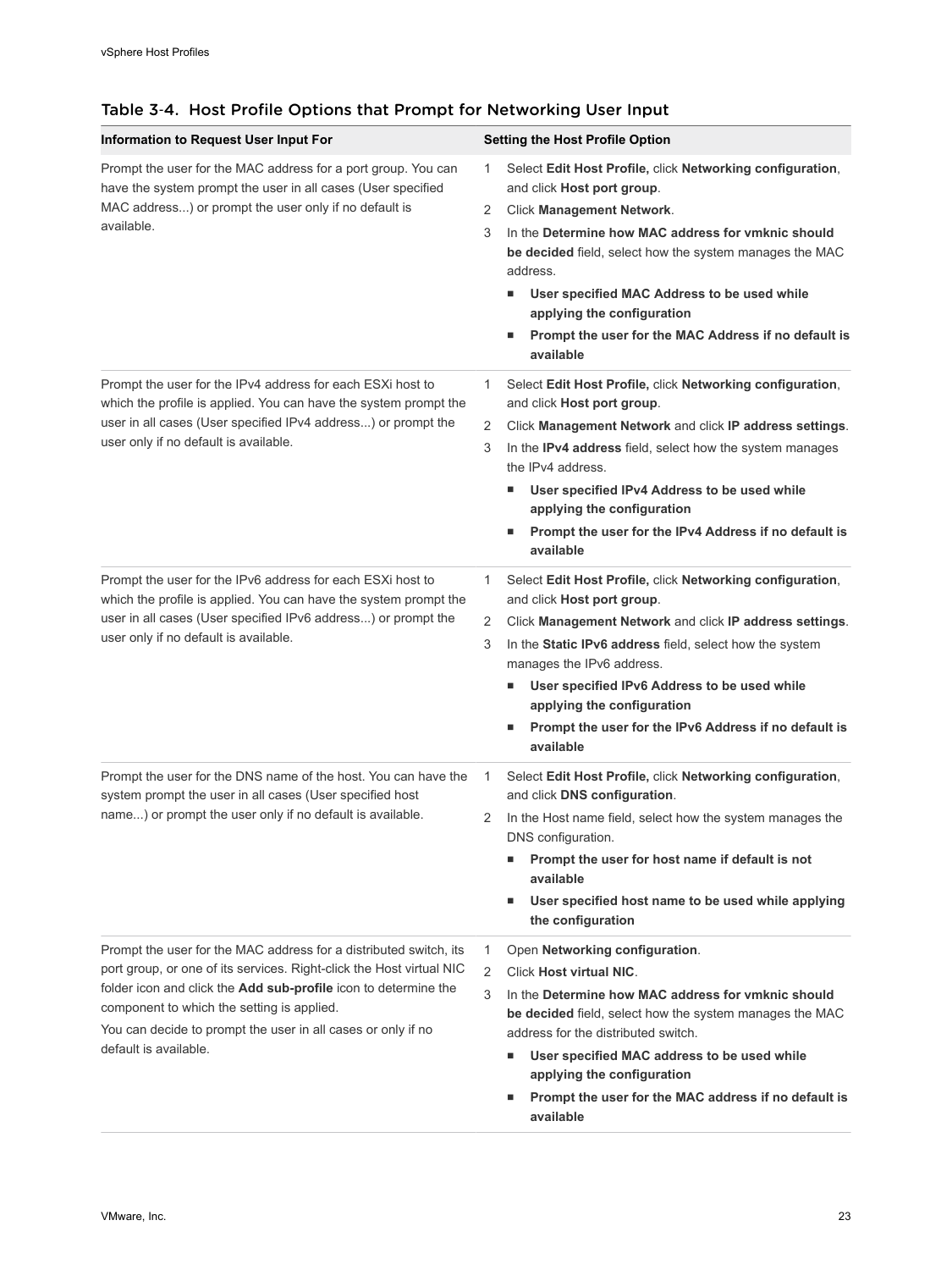| Information to Request User Input For                                                                                                                                                                                                                                                                                                                       | <b>Setting the Host Profile Option</b>                                                                                                                                                                                                                                                                                                                                         |
|-------------------------------------------------------------------------------------------------------------------------------------------------------------------------------------------------------------------------------------------------------------------------------------------------------------------------------------------------------------|--------------------------------------------------------------------------------------------------------------------------------------------------------------------------------------------------------------------------------------------------------------------------------------------------------------------------------------------------------------------------------|
| Prompt the user for the IPv4 address for a distributed switch, its<br>port group, or one of its services. Right-click the Host virtual NIC<br>folder icon and click the <b>Add sub-profile</b> icon to determine the<br>component to which the setting is applied.<br>You can decide to prompt the user only if no default is available<br>or in all cases. | Open Networking configuration.<br>1<br>2<br><b>Click Host virtual NIC.</b><br>3<br>Click IP address settings.<br>In the IPv4 address field, select how the system handles the<br>4<br>IPv4 address for the distributed switch.<br>User specified IPv4 address to be used while<br>applying the configuration<br>Prompt the user for IPv4 address if no default is<br>available |
| Prompt the user for the IPv6 address for a distributed switch, its<br>port group, or one of its services. Right-click the Host virtual NIC<br>folder icon and click the Add sub-profile icon to determine the<br>component to which the setting is applied.<br>You can decide to prompt the user only if no default is available<br>or in all cases.        | Open Networking configuration.<br>1<br>2<br>Open Host virtual NIC.<br>3<br>Open IP address settings.<br>In the Static IPv6 address field, select how the system<br>4<br>manages the IPv6 address for the distributed switch.<br>User specified IPv6 address to be used while<br>applying the configuration<br>Prompt the user for IPv6 address if no default is<br>available   |

#### Table 3‑4. Host Profile Options that Prompt for Networking User Input (Continued)

## Export Host Customizations

If a host profile contains any customized attributes, you can export it to a .CSV file on your desktop.

For security, sensitive data such as passwords are not exported.

**Note** You can also export host profile customizations by right-clicking the specific host and select **Host Profiles** > **Export Host Profile Customizations**.

#### Procedure

- **1** Navigate to Host Profiles main view.
- **2** Right-click the host profile and select **Export Host Customizations**.
- **3** Select the location where the customization file is saved.

The file is saved as a .csv file.

**4** Click **Save**.

**Note** Only English version of the .csv file is supported.

#### What to do next

Once the file is saved to your desktop, you can manually edit the file and save it to apply the customizations at a later time.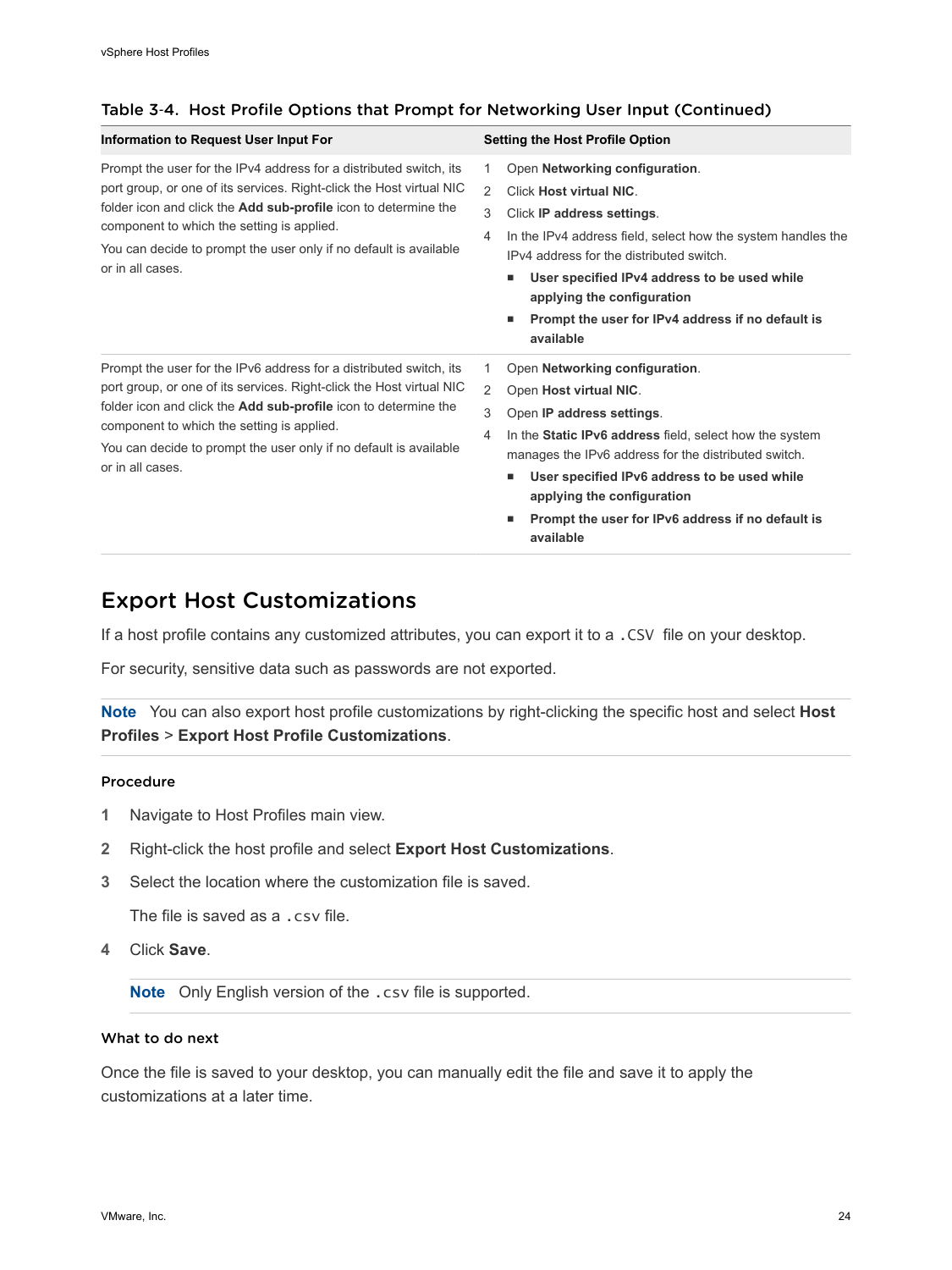## <span id="page-24-0"></span>Edit Host Customizations

You can edit the host customizations for specific hosts attached to a host profile or cluster attached to a host profile.

#### Procedure

- **1** Navigate to a host profile.
- **2** Right-click the host profile and select **Edit Host Customizations**.
- **3** Select the host or hosts for which to edit the customization, and click **Next**.
- **4** (Optional) Click **Browse** to import a .csv file from your desktop.

After importing the .csv file, the fields are updated with the information from the file.

- **5** Edit the host configuration values.
- **6** Click **Finish**.

## Compliance failures with Storage Host Profiles

When you use storage devices, that are not shared across a cluster, but the vSphere storage stack cannot detect them as local (for example, some SAS devices), applying a host profile might result with compliance failures.

To resolve the compliance failures caused by using local storage devices, use the upgraded Pluggable Storage Architecture (PSA) and Native Multipathing Plug-In (NMP) host profile policies.

**Note** ESXi diagnostic data that you obtain by running the vm-support command contains host profiles information which includes storage host profiles, PSA, NMP, and Virtual Volumes data. No sensitive information, such as passwords, is collected.

#### Prerequisites

Extract a host profile from a reference host. See [Create a Host Profile](#page-8-0) for instructions.

#### Procedure

- **1** For SAS devices that are not detected as local, navigate to **Edit Host Profile** and select **Storage configuration > Pluggable Storage Architecture configuration > PSA device sharing >** *name of device*.
- **2** For each device not shared across the cluster, disable **Device is shared clusterwide**.

**Note** By default, the **Device is shared clusterwide** setting is disabled for devices detected as local and enabled for non-local devices. This setting allows storage host profiles to ignore local devices during compliance checks.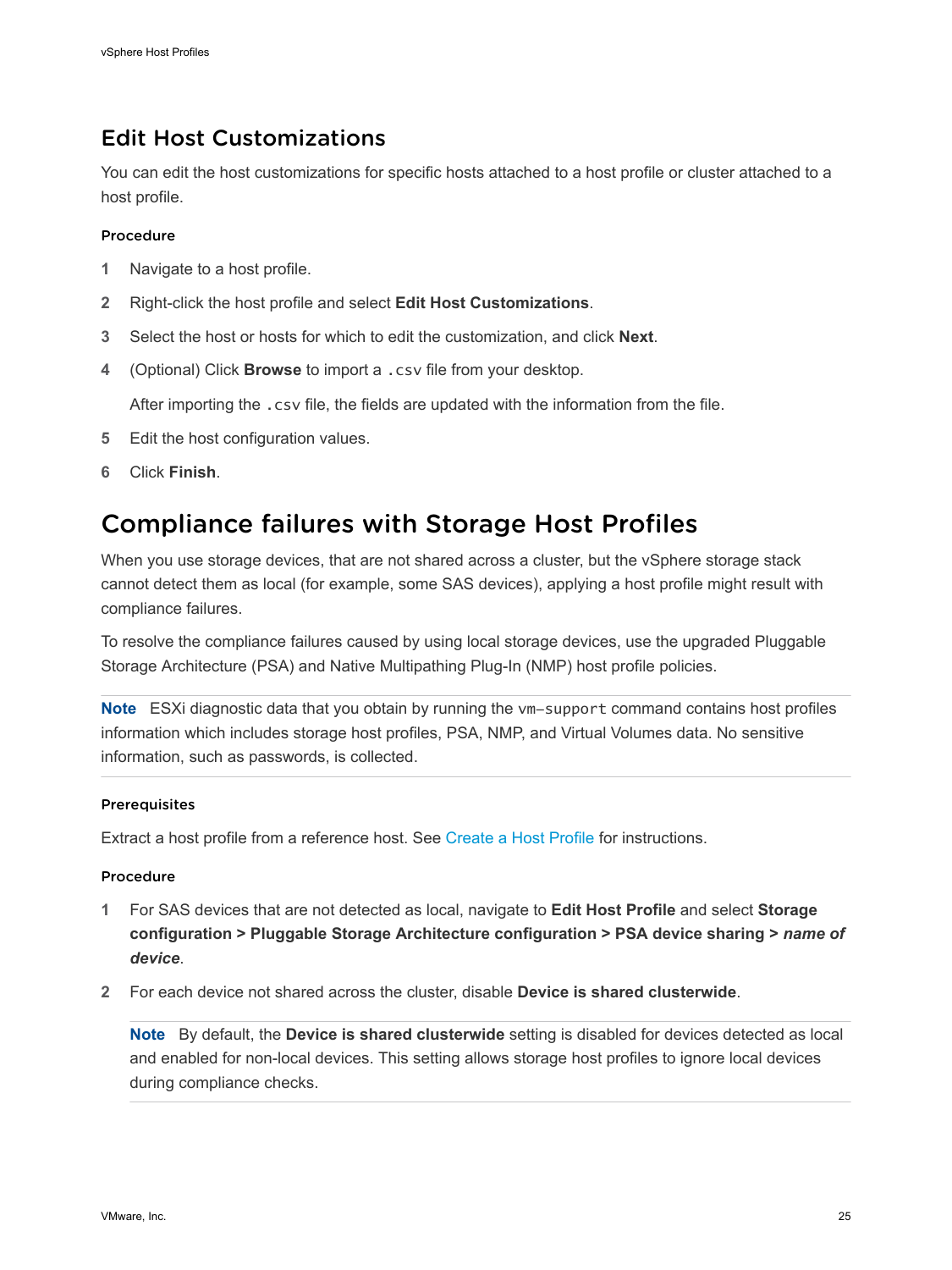<span id="page-25-0"></span>The **Device is Shared Clusterwide** setting for PSA devices helps you determine which devices in the cluster should be configured by a host profile. Correctly setting this value for devices in the cluster eliminates compliance errors due to non-shared devices.

To find out whether the device is detected as local or not, you can check the **Is Local** setting for the device by running the command esxcli storage core device setconfig -d naa.xxxx -shared-clusterwide=false in the ESXi shell. For more information on this command and identifying disks or LUNs, see [KB 1014953.](http://kb.vmware.com/kb/1014953)

**3** For SAN boot LUN devices shared across the cluster, but logically local to the host, disable the **Device is shared clusterwide** on the reference host. You must set the value to **False** before extracting the host profile from the reference host. By using the command esxcli storage core device setconfig -d naa.xxxx --shared-clusterwide=false you can disable the **Device is shared clusterwide** value, where *naa.xxxx* is the unique device identifier generated in naa format.

When applying the host profile to the target host, the boot device settings for the remote boot LUN device are copied from the reference host into the target host.

- **4** Select **Storage configuration > Pluggable Storage Architecture configuration > Host boot device configuration** and verify that the boot LUN ID is correctly captured.
- **5** Remediate the host profile to the reference host for the changes to take effect.

If you must re-extract the profile (for example, if you attach more shared SAN boot LUNs to your cluster), you do not need to reconfigure **Device is Shared Clusterwide** setting for devices that you previously configured.

## Configure Security Host Profile

Use this procedure to manage role, user account, and active directory permission profiles that are grouped as part of the security host profile.

You can configure the host profile options, part of the security profile, by using the vSphere Web Client.

#### **Prerequisites**

Make sure that you have the SecurityConfigProfile plugin available to validate the role, user account, and active directory permission profiles as there are dependencies between them.

#### Procedure

- **1** From the vCenter Server node, select the **Hosts & Clusters** tab.
- **2** Click the **Host Profiles** tab and select a host profile.
- **3** Under the **Configure** tab, click the **Edit Host Profile** option.

The Edit Host Profile wizard is present.

- **4** Locate the **Edit host profile** step and unfold the **Security and Services** profile category.
- **5** Select the **Security Settings** and open the **Security** folder.

You are present with the following profiles: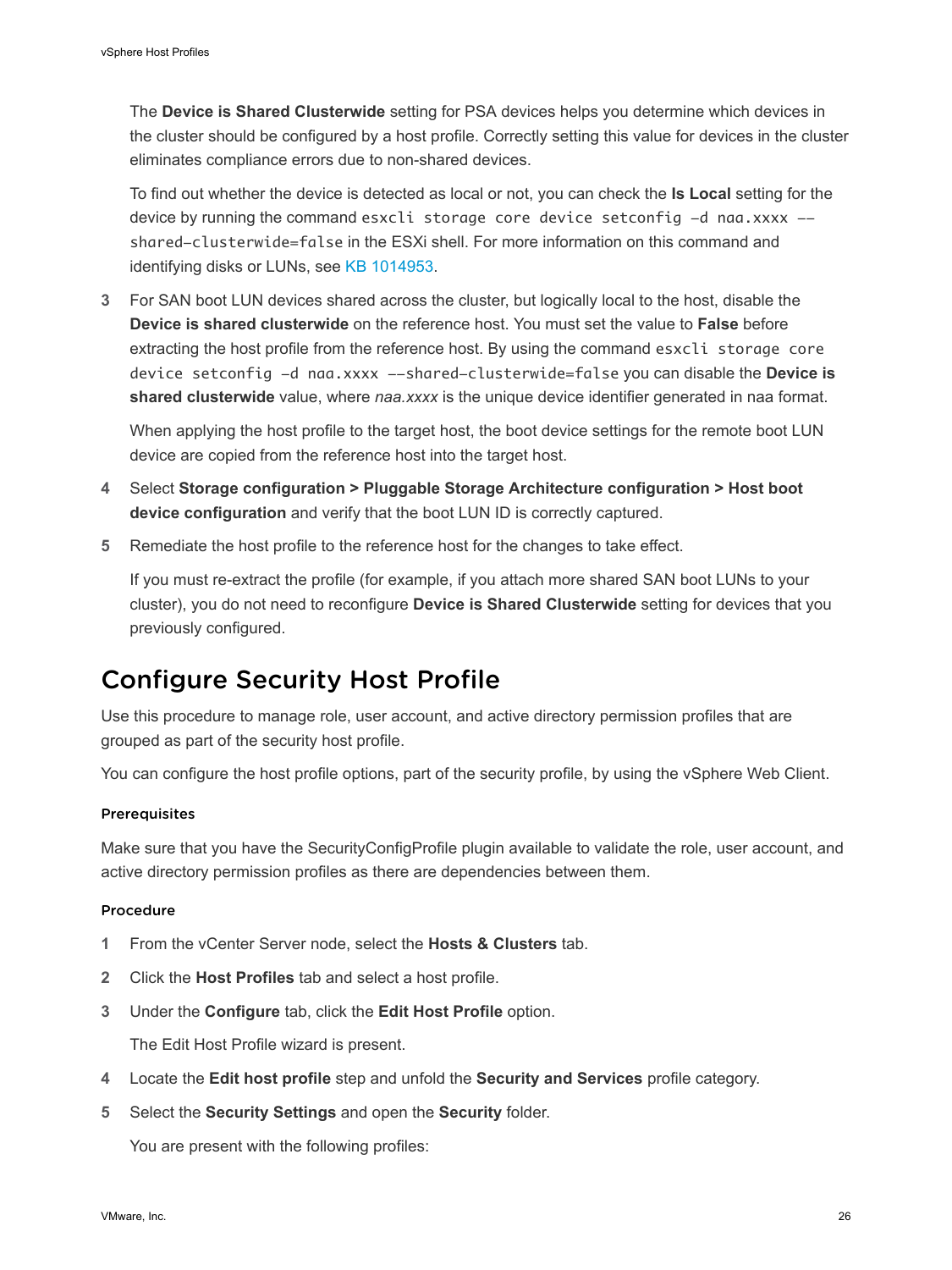<span id="page-26-0"></span>

| Role                                  | This profile allows you to view default roles and add custom roles within the ESXi system.                                                                                                                                                                                                                                                                                                                                                                                                                                                             |
|---------------------------------------|--------------------------------------------------------------------------------------------------------------------------------------------------------------------------------------------------------------------------------------------------------------------------------------------------------------------------------------------------------------------------------------------------------------------------------------------------------------------------------------------------------------------------------------------------------|
| User<br>Configuration                 | This profile allows you to create and manage user accounts.<br>Here are some of the operations that you can perform for user accounts:<br>Create a user account.<br>٠<br>Configure the password for a user account.<br>٠<br>Configure the password for the root user.<br>٠<br>Configure the role for any user that is not the default one.<br>٠<br>Assign a default or custom role (configure permissions) for a local account.<br>٠<br>Configure the SSH key for any user.<br>٠                                                                       |
| <b>Active Directory</b><br>Permission | This profile allows you to manage permissions for active directory users or groups. For example, you can<br>create permissions that associate an active directory user or a group with a role.<br>When an ESXi host joins the active directory domain, an Admin permission is created for the DOMAIN<br>group <b>ESX Admins</b> . Also, when an active directory user or group is given some permissions on the ESXi<br>host, a corresponding permission is created on that host. The Active Directory Permission profile captures<br>that permission. |

For information on the security profile, see the *vSphere Security* documentation.

## Set Up Host Profiles for Static IP Addresses in the vSphere Web Client

By default, hosts provisioned with vSphere Auto Deploy are assigned DHCP addresses by a DHCP server. You can use the vSphere Auto Deploy host customization mechanism to assign static IP addresses to hosts.

#### Prerequisites

- Set up your vSphere Auto Deploy environment.
- Boot the host using vSphere Auto Deploy.
- Extract a host profile from the host.

#### Procedure

- **1** In the vSphere Web Client, navigate to the vCenter Server that manages the vSphere Auto Deploy host, select **Policies and Profiles**, and select **Host Profiles**.
- **2** Right-click the extracted host profile and click **Edit Settings**.
- **3** Use the default name and description and click **Next**.
- **4** Change the default IP address settings by clicking **Networking configuration > Host port group > Management Network > IP address settings**.
- **5** From the **IPv4 address** drop-down menu, select **User specified IP address to be used while applying the configuration**.
- **6** If the host is in a different subnet than the vCenter Server system, select **Networking Configuration > NetStack Instance > defaultTcpipStack > DNS configuration** and enter the default route in the **Default IPv4 gateway** text box.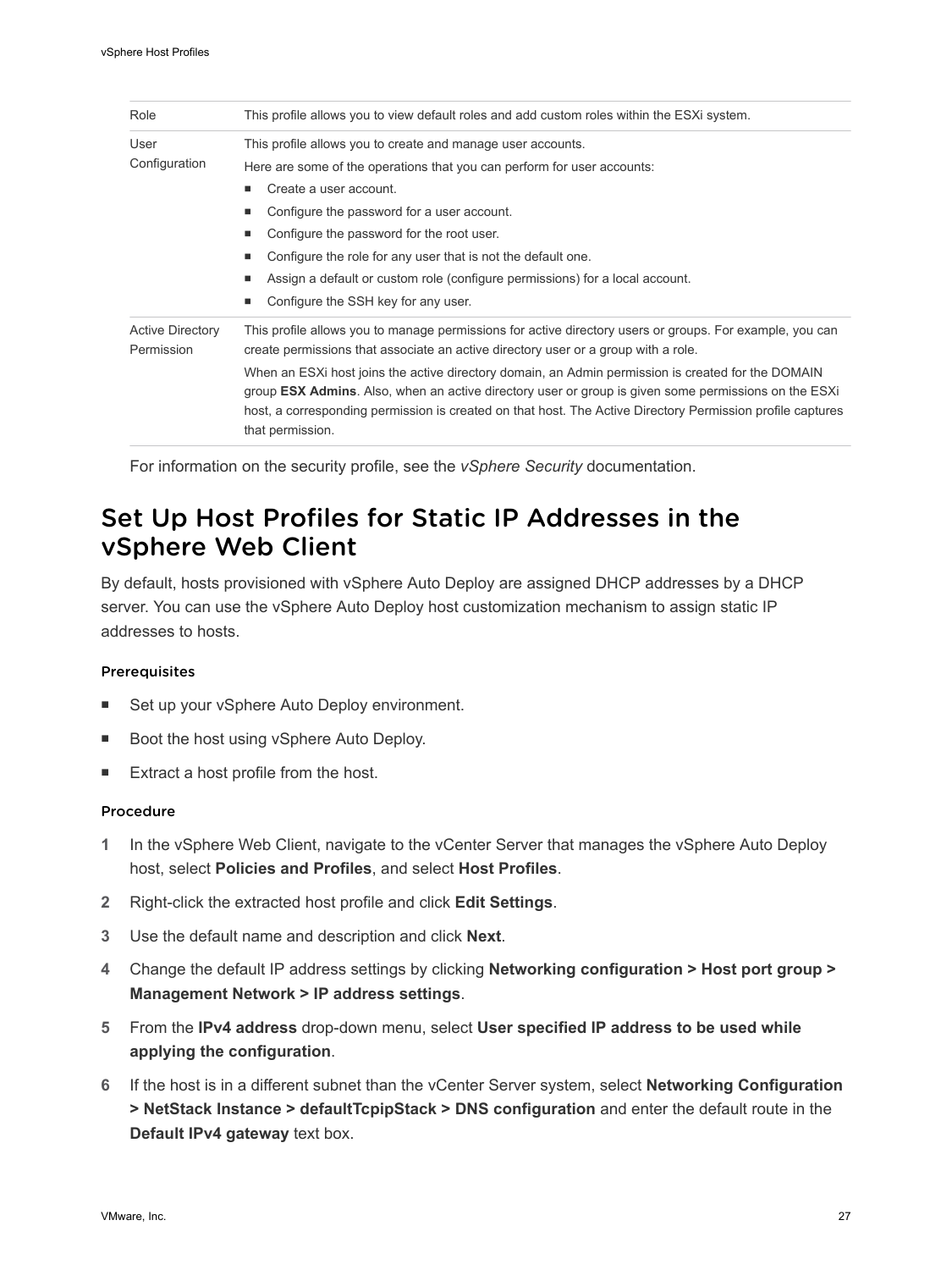- Select **Networking Configuration > NetStack Instance > defaultTcpipStack > DNS configuration**.
- Make sure the **Flag indicating if DHCP should be used** check box is deselected.
- Right-click the host and select **All vCenter Actions > Host Profiles > Attach Host Profile**.
- Select the profile to attach and click **Next**.
- Provide the IP address and net mask and click **Finish**.
- Reboot the ESXi host.

The IP address is saved as a host customization and applied to the host.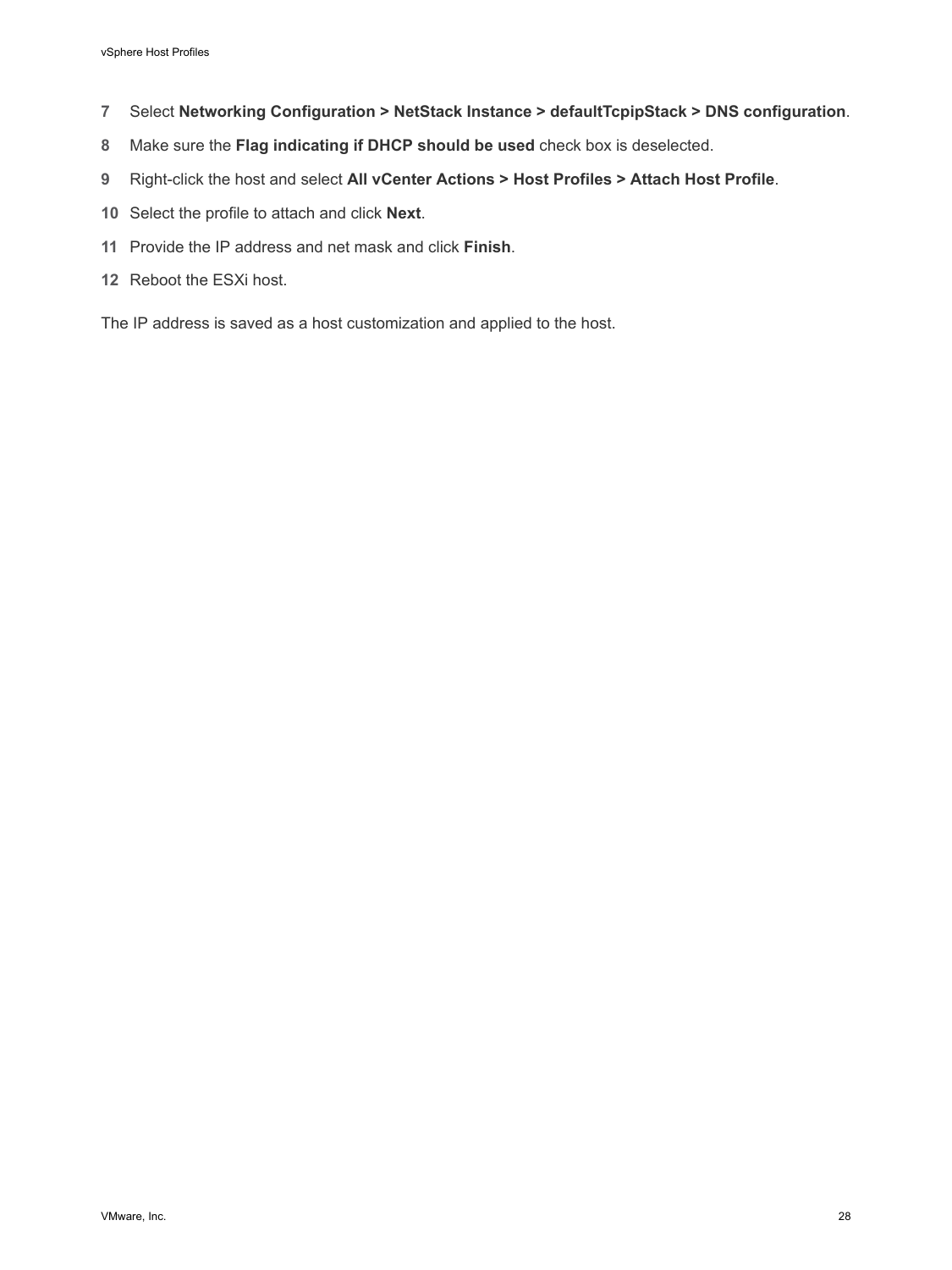

# <span id="page-28-0"></span>Troubleshooting Host Profiles 4

The Host Profiles troubleshooting topics provide solutions to problems that you might encounter when performing tasks for Host Profiles in vCenter Server .

This chapter includes the following topics:

- Host Customization Data Is Missing
- [Reference Host is Unavailable](#page-29-0)
- [Edit Settings for Host Profiles is Failing](#page-29-0)
- [Host Profile without NFS Datastore](#page-30-0)

## Host Customization Data Is Missing

Deploying a stateless host results with a failure in exiting maintenance mode.

#### Problem

When you are in the process of deploying a stateless host, the host fails in exiting maintenance mode.

#### Cause

In an environment where the following takes place for a host profile:

- The host profile is attached to a stateless host.
- The host profile has host-specific settings.

When the stateless host is rebooting, applying the host profile fails because the host does not exit from a maintenance mode.

## Solution

- Provide a host customization as described in [Edit Host Customizations](#page-24-0).
- Remediate the host profile to the host again.
- Reboot the host, if needed.
- Refer to the host profiles command-line utility in [Host Profiles CLI](https://labs.vmware.com/flings/host-profiles-cli) for customizing stateless hosts.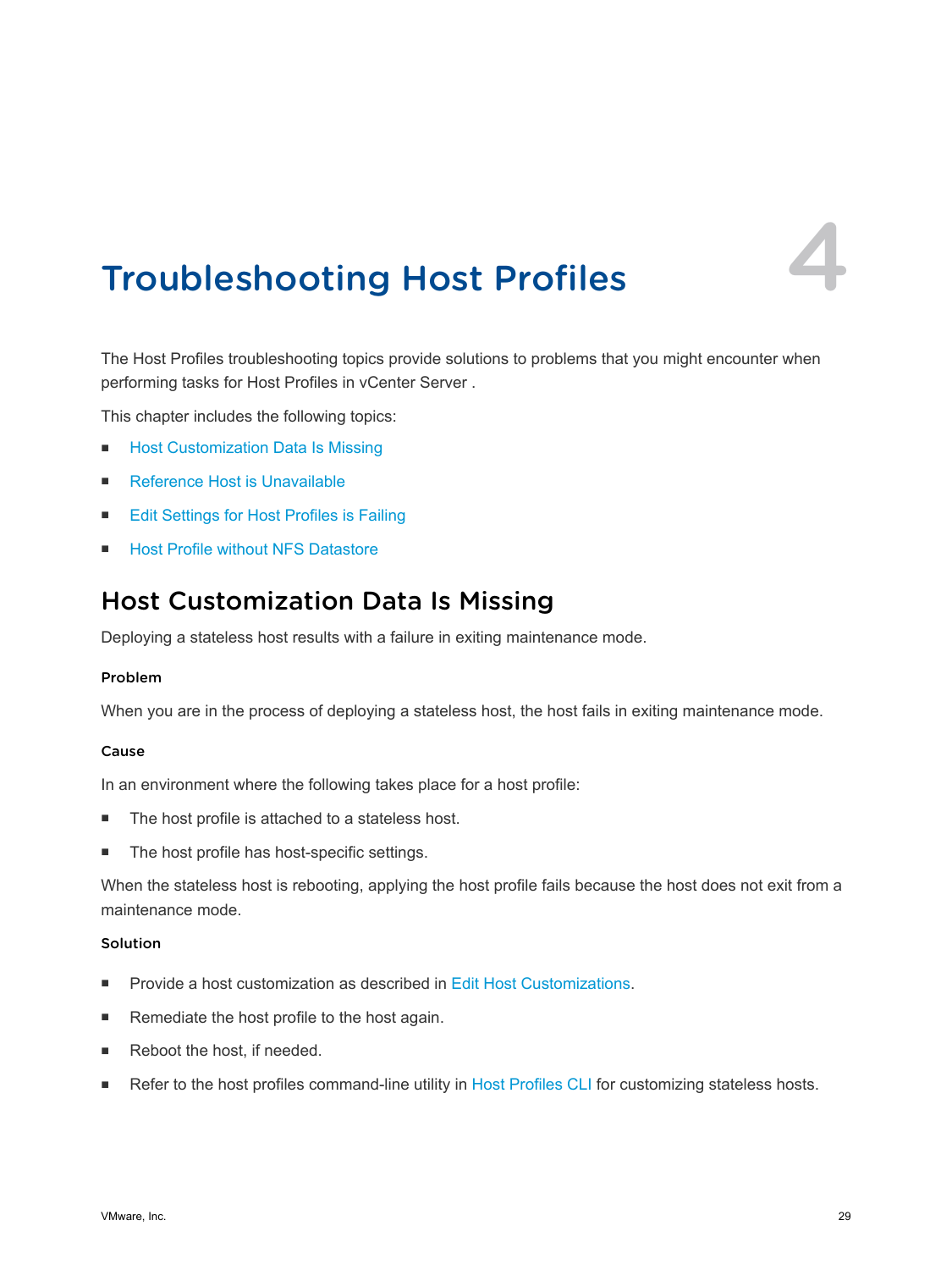## <span id="page-29-0"></span>Reference Host is Unavailable

Creating a Host Profile into the vCenter Server inventory results with a failure.

#### Problem

When you perform Host Profiles operations into the vCenter Server inventory such as:

- Edit a Host Profile.
- **n** Import a Host Profile.
- **Export a Host Profile.**

The process of creating a host profile fails with an error.

There is no suitable host in the inventory as reference host for the profile Host Profile. The profile does not have any associated reference host.

#### Cause

The vCenter Server inventory does not have a compatible host that acts as a reference host for the host profile you are trying to create.

### Solution

Add a host that acts as a reference host in the vCenter Server inventory with the same version as the host profile you are trying to create.

## Edit Settings for Host Profiles is Failing

Editing a host profile results with an error.

#### Problem

In a vCenter Server inventory upgraded to version 6.5 if you try to edit the settings for a host profile with version 5.1, one of the following errors might appear:

Unexpected status code: 503

or

There are no hosts available in the inventory at the version for the selected Host Profile

#### Cause

vSphere 6.5 supports only hosts and host profiles with version 5.5 and later.

#### Solution

■ Extract a Host Profile from an already upgraded host to version 5.5. or later.